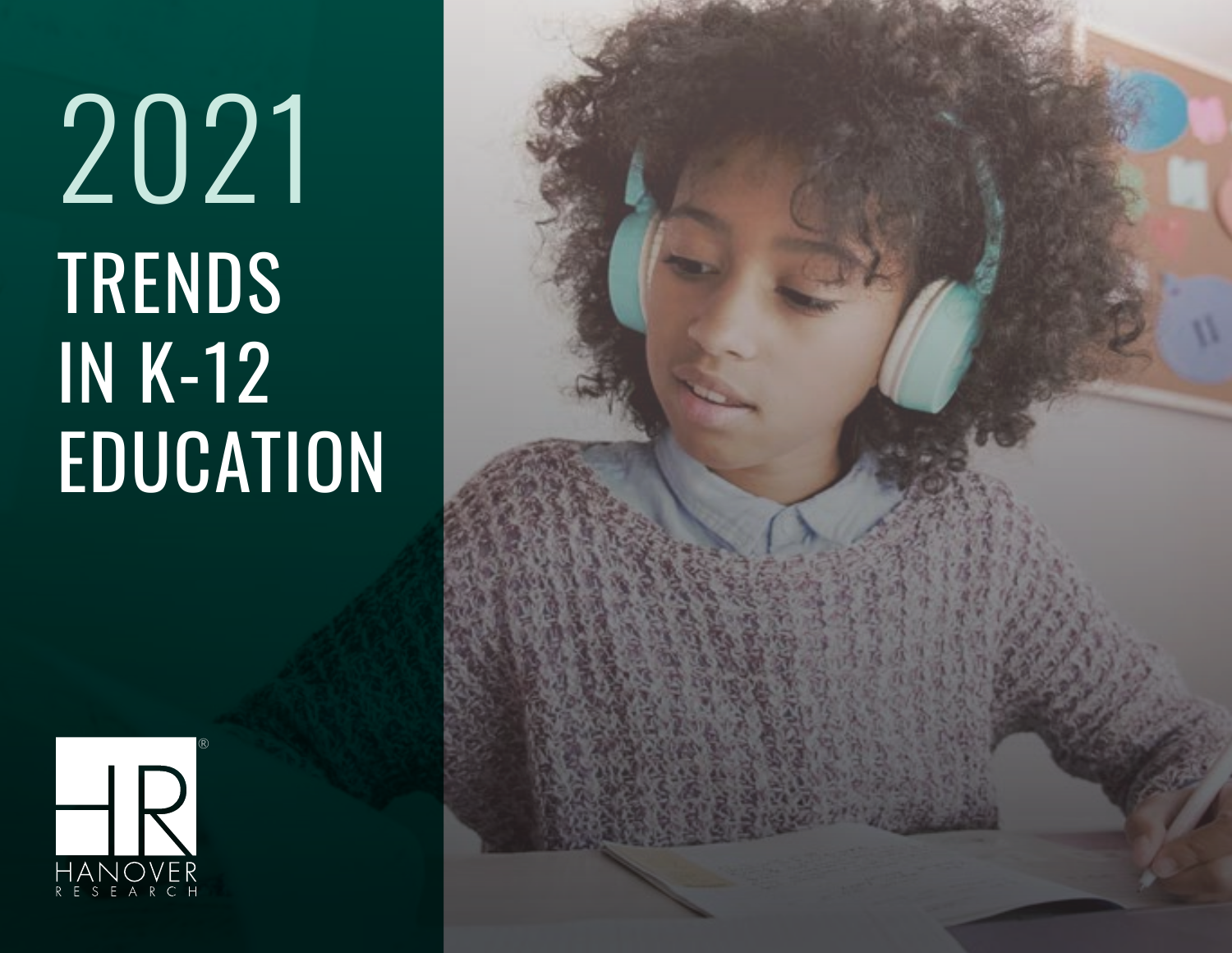# INTRODUCTION

While the disruption caused by the COVID-19 pandemic has created unprecedented challenges for K-12 leaders, it has also presented a generational opportunity for transformation and systemic reform across local, regional, and state education agencies. There is universal acceptance that inequities in educational access have been exacerbated by the pandemic, and K-12 leaders have a unique opportunity to leverage the lessons learned during the 2020-2021 school year as a catalyst for change. Hanover's 2021 Trends in K-12 Education Report summarizes what Hanover's K-12 researchers and advisors observed in their work with hundreds of local, regional, and state education agencies across the country including:

- A widening educational equity gap;
- Higher levels of teacher shortages; and
- Increased demand for mental health and social-emotional services for students and staff;

In addition, these challenges occur alongside decreases in public school enrollments and an impending budget crisis.

In each trends section, district leaders will also find Hanover's recommendations for innovating our K-12 education systems as we look ahead to the 2021-2022 school year.

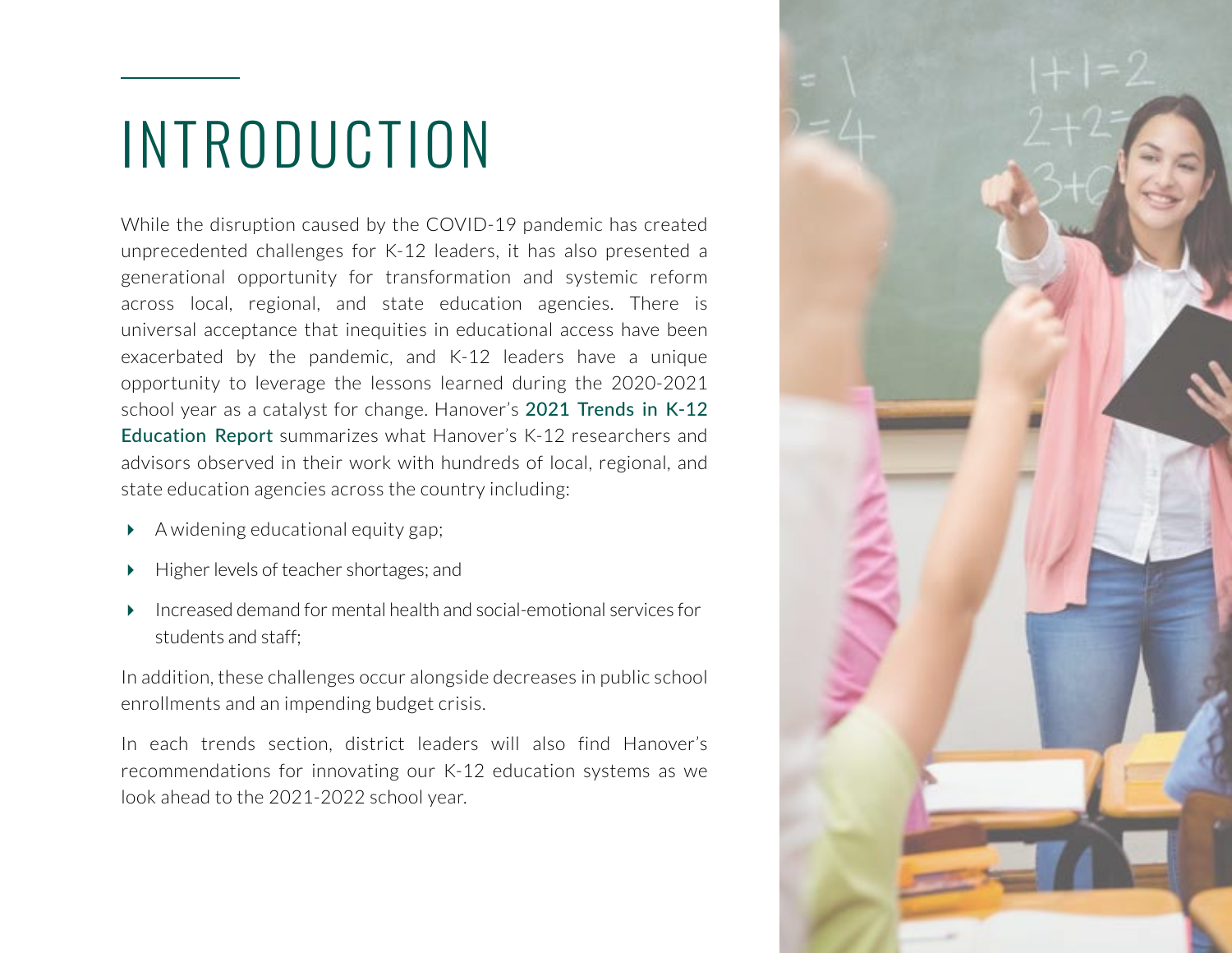# 2021 TRENDS IN K-12 EDUCATION

- **4 /** DISTRICTS WILL BUILD FRAMEWORKS TO ADVANCE EQUITY SYSTEMWIDE
- **6 /** TRAUMA-INFORMED PRACTICES WILL ENABLE DISTRICTS TO SUPPORT STUDENTS THROUGH MULTIPLE CRISES
- **8 /** CLOSING THE DIGITAL DIVIDE WILL TAKE ONGOING EFFORTS FROM DISTRICTS
- **10 /** INCREASE IN TEACHER SHORTAGES WILL REQUIRE INNOVATIVE RECRUITMENT STRATEGIES
- **12 /** TEACHER WELLNESS WILL REQUIRE TARGETED SUPPORTS AND SELF-CARE
- **14 /** DISTRICTS WILL NEED TO ENGAGE PARENTS VIRTUALLY
- **16 /** EXPANDING AND STRENGTHENING EDUCATIONAL OPTIONS WILL HELP DISTRICTS RESTORE ENROLLMENT
- **18 /** DISTRICTS WILL NEED TO PRIORITIZE PROGRAM AND RESOURCE EFFECTIVENESS WITH IMPENDING BUDGET CUTS

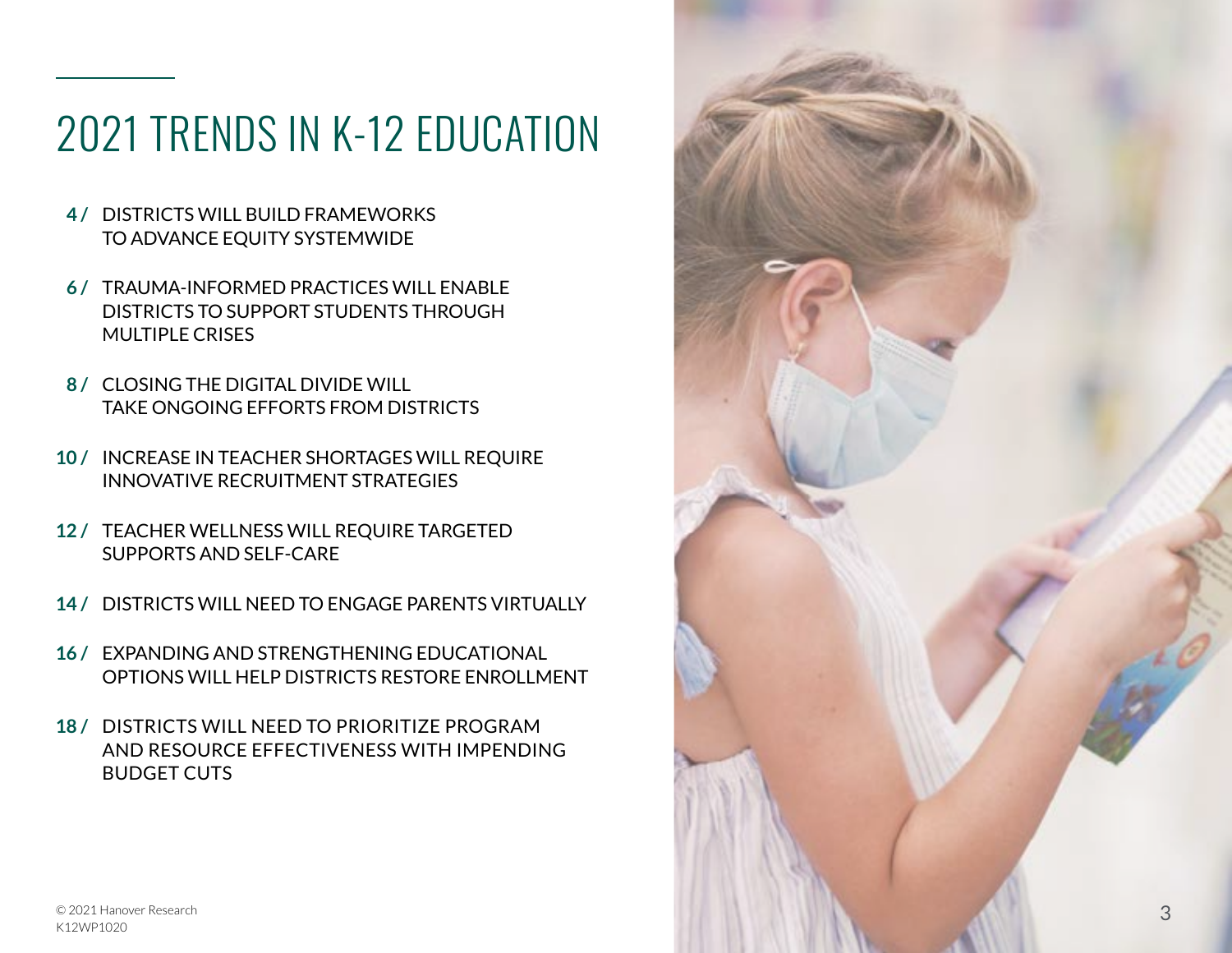### DISTRICTS WILL BUILD FRAMEWORKS TO ADVANCE EQUITY SYSTEMWIDE

Multiple high-profile cases of police brutality and ongoing confrontations targeting Black individuals have ignited national conversations around the need for greater recognition and understanding of how issues of diversity, equity, and inclusion (DEI) unfold in K-12 education. At the same time, COVID-19 has exposed persistent, systemic inequities in access to educational, medical, financial, and other opportunities in America, leading to a dramatic rise in the number of organizations publicly committing to efforts advancing DEI. For many districts, the DEI journey begins with awareness and recognition. However, because meaningful DEI work requires systemwide reforms, districts must act deliberately and

OVERALL, [MY CHILD'S/MY] SCHOOL SUPPORTS PEOPLE FROM DIVERSE BACKGROUNDS, INCLUDING:



at a pace that will build a broad, sustainable consensus across and within stakeholder groups.

Equity audits provide districts with a framework for identifying and understanding the degree of equity or inequity that currently exists. This understanding, in turn, gives districts insight into the root causes and necessary solutions. While there is no set process, researchers have developed frameworks for conceptualizing and conducting equity audits in a district setting. These frameworks underscore the importance of taking a systemwide approach, relying on an asset-based mindset, and emphasizing community dialogue and engagement as districts undertake this essential work.

#### PARENTS: ADULTS/TEACHERS AT MY CHILD'S SCHOOL… *% Agree or Strongly Agree*



by Hanover Research in November-December 2020.1

4 © 2021 Hanover Research K12WP1020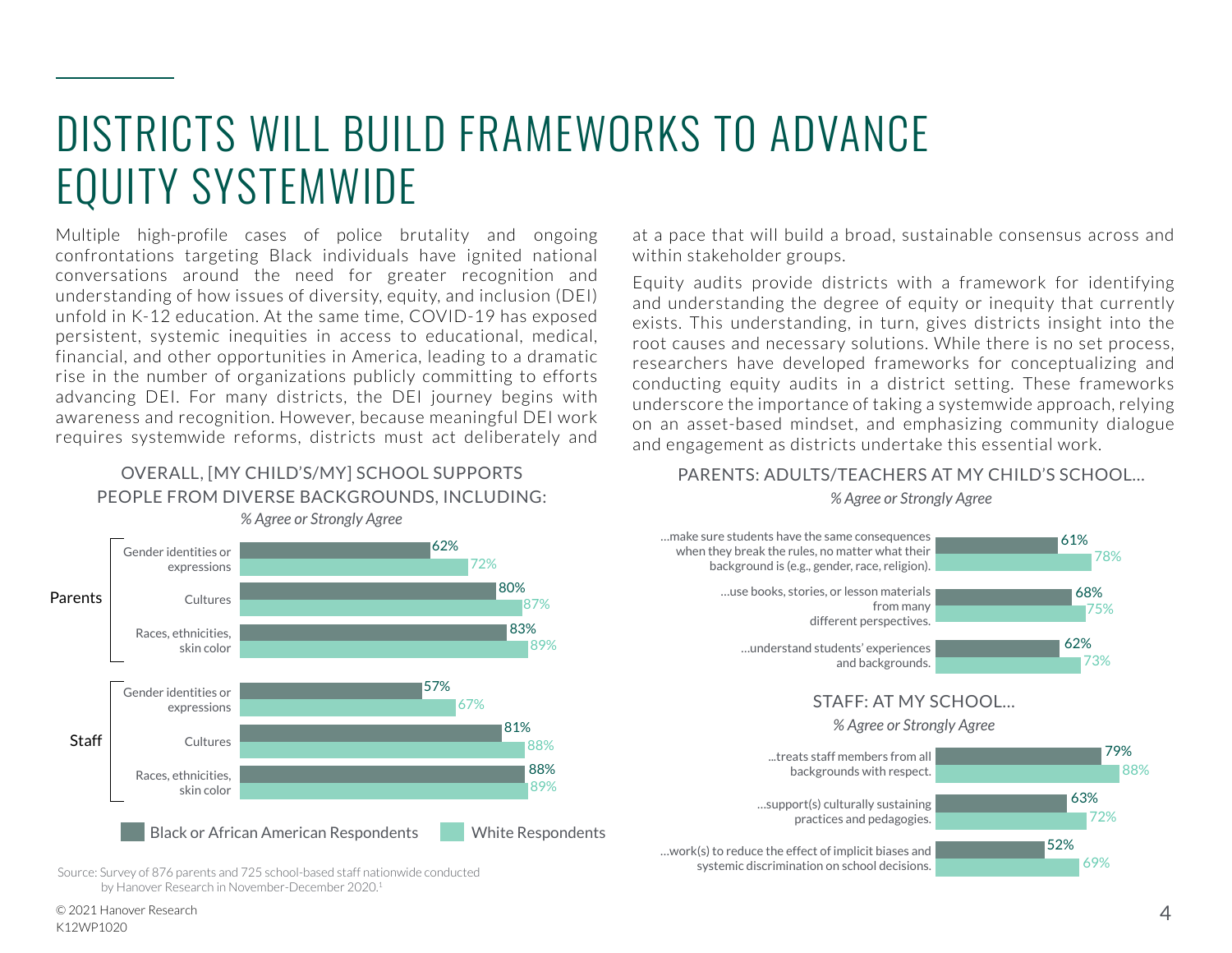### HOW DISTRICTS CAN BUILD FRAMEWORKS TO ADVANCE EQUITY SYSTEMWIDE

**1. Create a Taskforce to Guide the District's DEI Efforts and Assist with Community Engagement:** The taskforce's members should include community leaders and diverse representatives of stakeholder groups who can foster a common understanding of DEI concepts, build a consensus for DEI initiatives, and engage the wider community in the process.2

**2. Conduct an Equity Audit to Gather Actionable Information about the Degree of Equity or Inequity that Exists in the District:** Districts should approach equity audits as a multi-year process. During year one, districts should focus on diagnosing the magnitude of DEI-related issues systemwide (e.g., in policies and practices, in curriculum and instruction, in staffing and other resources).

© 2021 Hanover Research  $5$ K12WP1020 In year two, districts should conduct a comprehensive root cause analysis to understand the systemwide factors that influence the equities and inequities identified in the year one analyses. Year two also should

collect additional stakeholder feedback through focus groups and interviews.

Then, in year three, districts should initiate the changes outlined in their equity framework, implementing research-based best practices to address the inequities identified in years one and two. Districts also should monitor the extent to which changes in policies, programs, and practices impact stakeholder experiences and perceptions, particularly how diverse, equitable, and inclusive the culture and climate feel.

### TAKE ACTION

Plan an equity audit that engages stakeholders in systemwide reform. Audits should include surveys, focus groups, and data analyses to understand the district's what and why.



SPOTLIGHT: Prince George's County Public Schools (MD)

Prince George's County Public Schools (PGCPS) is shifting the conversation to place equity openly at the center. Most notably, PGCPS' Office of Equity and Excellence is collaborating with the Office of Strategic Planning and Resource Management to develop the 5-year strategic direction for the district aligned to its overarching commitment to equity. First, the district is reviewing its mission and vision, with a focus on establishing transformational goals across five strategic pillars.

This review will provide stakeholders with information on:

- $\triangleright$  Trends and disproportionalities in student academic and behavioral outcomes;
- $\triangleright$  Stakeholder perceptions of past performance and future priorities related to equity and transformational district outcomes
- $\triangleright$  Stakeholder perceptions of district and school culture and climate;
- ▶ Potential equity-focused KPIs for strategic plan progress-monitoring.

This work will help PGCPS define its strategic priorities and select new KPIs to track progress toward equity and other strategic plan goals, which the district will share with stakeholders at least annually.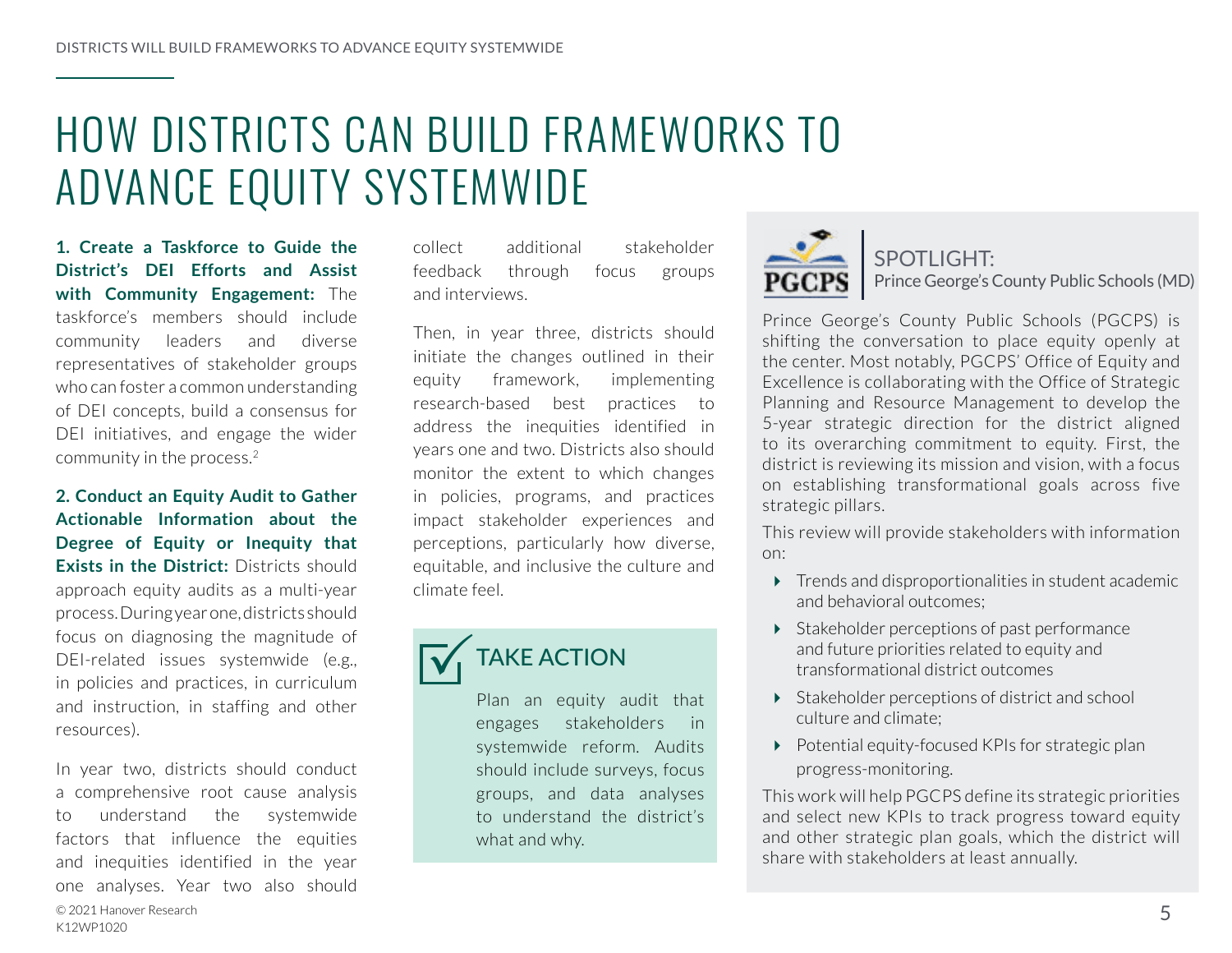### TRAUMA-INFORMED PRACTICES WILL ENABLE DISTRICTS TO SUPPORT STUDENTS THROUGH MULTIPLE CRISES

Over the past year, students have experienced multiple traumas, including the COVID-19 pandemic that has taken thousands of lives, a related economic downturn that has left many families food and housing insecure, and numerous cases of racial violence that have led people of color to feel unsafe and unwelcome—even in their own communities.3 Since the harmful physical, social, emotional, and academic effects of trauma on children are well-documented,4 many parents and teachers are understandably concerned about students' emotional well-being, especially those who are learning remotely. Students in hybrid or online learning models may have less access to social supports (i.e., the peers and adults with whom they have trusting

relationships) and mental health services than during traditional, in-person instruction. Thus, districts must find ways to address trauma while students continue to learn remotely and prepare to re-engage them socially and emotionally once schools fully reopen.

#### PARENT AND TEACHER PERCEPTIONS OF CHILD/STUDENT HEALTH

*% Good or Excellent*



**By Stakeholder Group By Instructional Model** 

Source: Survey of 494 parents and 545 teachers nationwide conducted by Hanover Research in September 2020.5

© 2021 Hanover Research <del>contract the contract the contract the contract the contract the contract of contract the contract of contract the contract of contract of contract the contract of contract of contract of contract </del> K12WP1020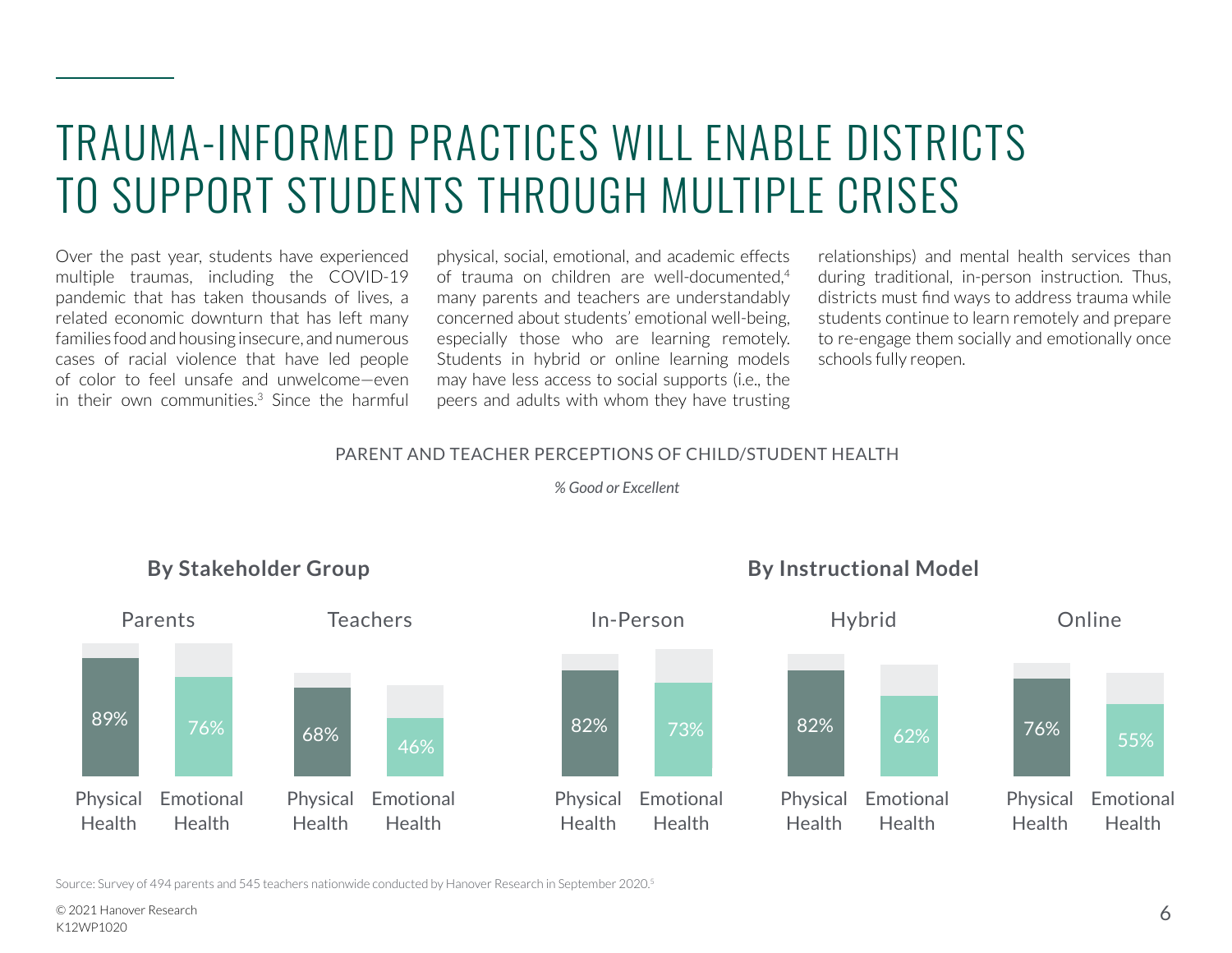### HOW DISTRICTS CAN USE TRAUMA-INFORMED PRACTICES TO SUPPORT STUDENTS THROUGH MULTIPLE CRISES

**1. Train Staff to Identify and Support Students Currently Experiencing Trauma:** Districts should consider each school's culture, climate, and history; pay added attention to at-risk students; and respect students' racial, ethnic, cultural, religious, and linguistic differences during implementation. Some districts are using Psychological First Aid for Schools (PFA-S) to support students throughout the pandemic. 6

#### **2. Establish Trauma-Informed Schools**

**and Classrooms:** Trauma-informed schools recognize when students experience trauma and help them recover by embedding understanding of the effects of trauma into all aspects of teaching and learning; reducing triggers and decreasing the likelihood of re-traumatization; and introducing policies and procedures that reinforce a climate of safety and security.7

**3. Leverage Community Partnerships:**  Community partnerships enable districts to connect students and families with supports and services that schools cannot provide, including some basic needs (e.g., housing) and some specialized or intensive forms of mental health care.8



### TAKE ACTION

Inform reopening efforts by gathering input from students, families, and staff, identifying best practices suited to the local context, developing action steps to introduce such measures systemwide, and then creating a framework for evaluating fidelity of implementation, as well as impact.



#### SPOTLIGHT: Marana Unified School District (AZ)

To support students and staff throughout the challenging circumstances of the 2020-2021 school year, Marana Unified School District (MUSD) has prioritized establishing trauma-sensitive environments and implementing trauma-informed practices across the district.

MUSD has sought to inform these efforts by identifying research-based best practices for building traumasensitive environments and studying examples of successful implementation by other districts. Given the impact of COVID-19 on school operations, this research also has aimed to explore any considerations for applying these best practices either in nontraditional work and instructional environments (e.g., hybrid or fully remote/distance learning models) or in support of various student groups (e.g., elementary or secondary students).

#### **Recommended next steps:**

- 1. Using a trauma-sensitive lens to evaluate current district and school policies and procedures;
- 2. Gathering staff perceptions of how school environments can effectively address trauma; and
- 3. Providing staff with professional learning on trauma-informed practices.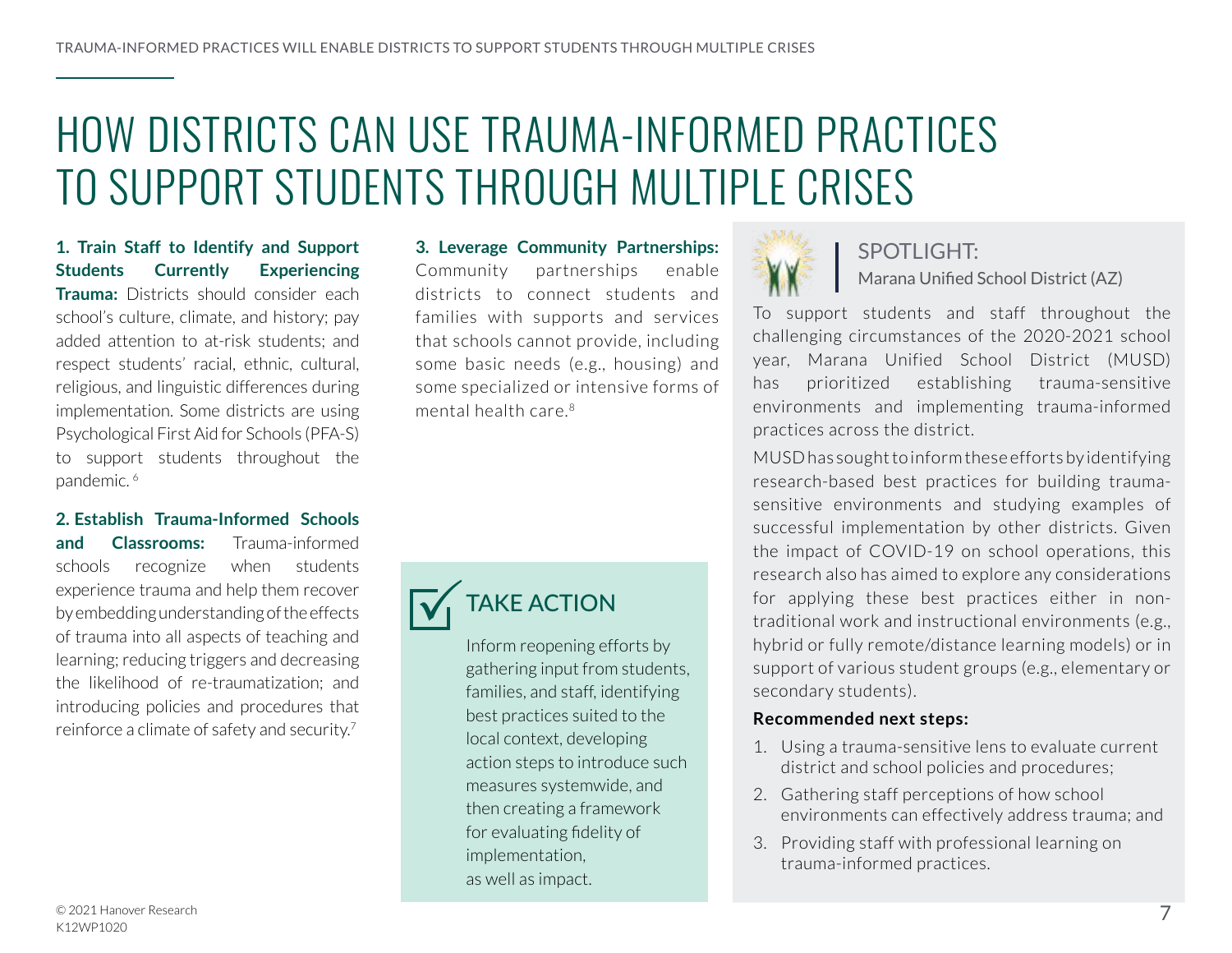### CLOSING THE DIGITAL DIVIDE WILL TAKE ONGOING EFFORTS FROM DISTRICTS

The abrupt shift to remote learning in spring 2020 served as a wake-up call for the nation on the scale and persistence of the digital divide. Throughout 2020, many states and districts addressed the digital divide through innovative, but often short-term, measures to ensure student participation in remote learning. Districts, for example, have conducted outreach to students and families, collaborated with Internet service providers, distributed devices and hotspots, and compiled non-digital instructional resources on an unprecedented scale.

However, this challenge pre-dates and will continue beyond COVID-19. Districts increasingly utilize remote learning for other types of school closures, such as snow days or natural disasters, providing justification for calls to continue expanding technology access post-pandemic. School closures aside, the "homework gap" remains. With many students lacking the technology needed to complete routine schoolwork at home even when schools are open, the digital divide will continue to pose a significant challenge to many districts along with other DEI-related issues.

### TEACHERS/PARENTS: WHAT ADDITIONAL TOOLS OR TECHNOLOGY [DO YOU/DOES YOUR CHILD] NEED TO [ENGAGE IN ONLINE LEARNING/WORK REMOTELY]?



*Please select all that apply*



Source: Survey of 494 parents and 545 teachers nationwide conducted by Hanover Research in September 2020.5

8 © 2021 Hanover Research K12WP1020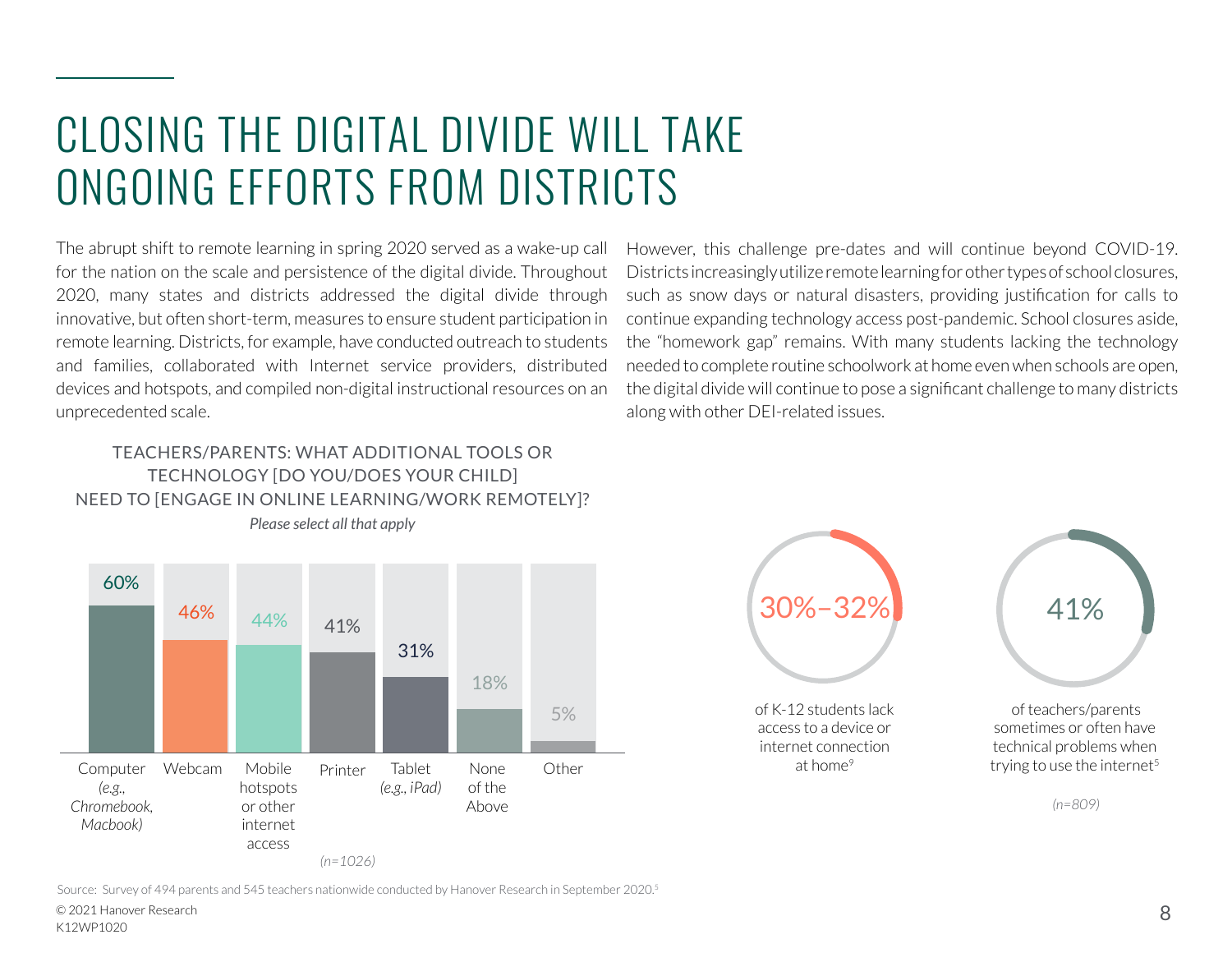# HOW DISTRICTS CAN CLOSE THE DIGITAL DIVIDE

**1. Form Public and Private Partnerships to Identify and Address Disparities in Technology Access Across and Within Districts:** Many Americans hold districts responsible for supplying the devices and Internet access needed to fully engage in remote learning to any students whose families cannot afford them.10 Districts should seek opportunities—either individually or collectively—to leverage partnerships with local, state, and federal government agencies, technology providers, businesses and financial institutions, nonprofit organizations, and advocacy groups, among others to identify and address these disparities.

#### **2. Engage Families and Other Diverse Stakeholders in Detecting Technology Needs and Developing Targeted Solutions:**

A larger outreach and engagement strategy ultimately will enable districts to design an implementation plan more responsive to the needs of historically underserved students and families. Stakeholder engagement should include opportunities to develop a shared commitment to increased technology access; identify existing community resources and assets to support this vision; determine areas of unmet need; and form public and private partnerships to close these gaps.11

**3 Provide Funding and Other Resources to Districts Serving Rural Communities to Facilitate Technology Provision:** COVID-19-related school closures have led to many innovations in Internet service provision to rural communities, such as use of school buses to extend rural districts' broadband networks, distribution of wireless hotspots, and creation of private broadband networks. However, many rural districts lack adequate finances to support long-term implementation of such strategies.<sup>12</sup>



Examine feasibility for permanently offering hybrid and/or fully remote learning options as part of personalized learning initiatives. Survey students and parents to gather information on access to high-speed Internet and other forms of technology needed to complete schoolwork at home and preferred learning models to inform 2021-2022 school year reopening plans.



SPOTLIGHT: West Virginia Department of Education

As part of wider efforts to address systemic inequities and support districts during remote learning, West Virginia Department of Education (WVDE) is conducting a multi-phase study of the relationship between Internet access and student achievement.

- An initial analysis will use ArcGIS software to pinpoint individual school attendance zones with the greatest need for additional resources to provide home Internet access.
- $\blacktriangleright$  A subsequent analysis will map the locations of state-provided Wi-Fi hotspots to highlight potential gaps and disproportionalities across and within districts.
- $\blacktriangleright$  The final analysis will look for evidence of a correlation between home Internet access and individual student achievement, as well as between state-provided Wi-Fi hotspots and regional academic performance.

The state will use the study's findings to inform discussions with potential funders and supporters of initiatives to increase technology and Internet access to students across West Virginia.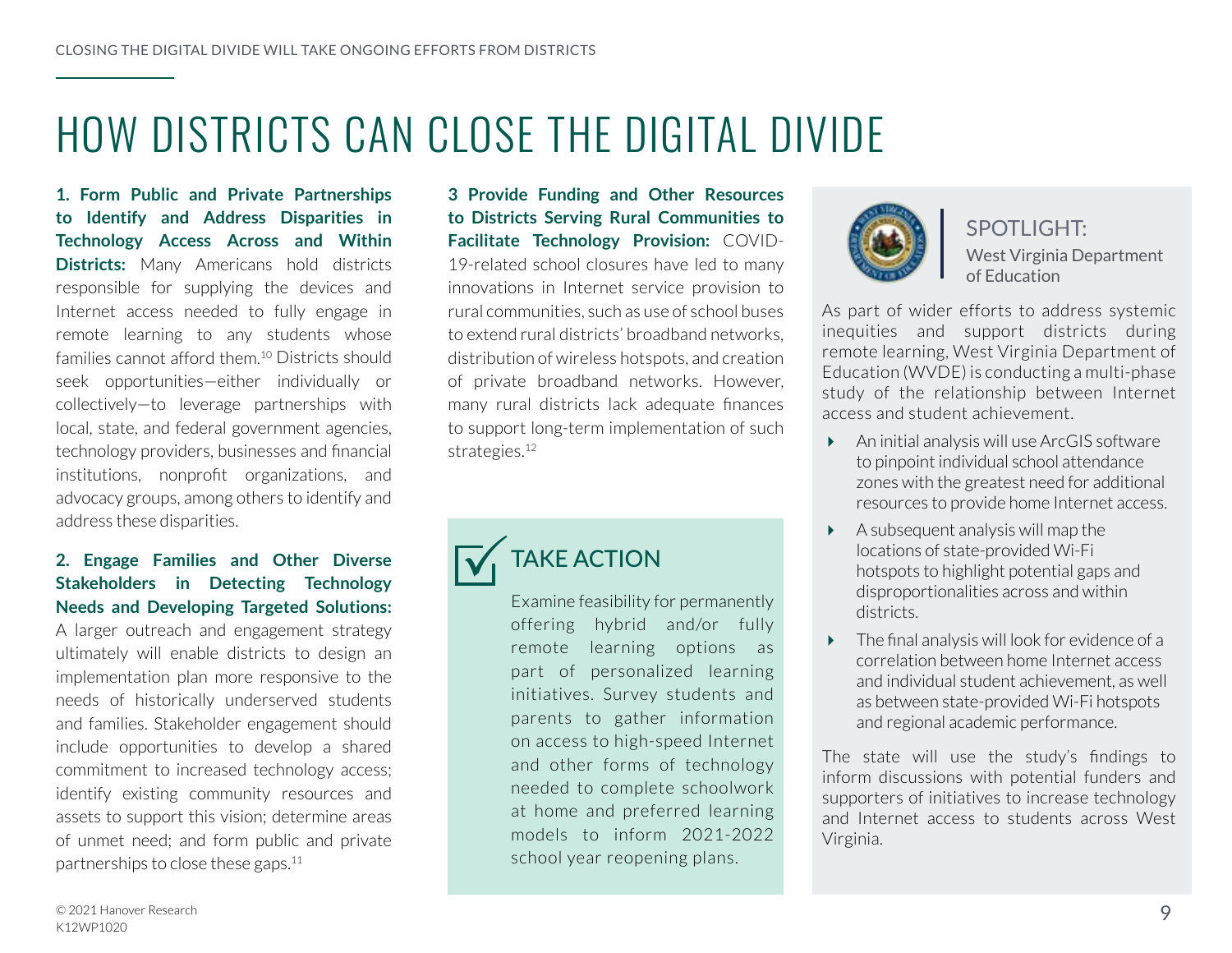### INCREASE IN TEACHER SHORTAGES WILL REQUIRE INNOVATIVE RECRUITMENT STRATEGIES

COVID-19 has already adversely impacted the teacher labor market.<sup>13</sup> Approximately one-third of teachers report that they are somewhat or very likely to leave their jobs during the 2020-2021 school year.<sup>14</sup> These concerns arise amid declining numbers of teacher candidates available to fill open

positions. Total enrollment in teacher preparation programs fell from 940,520 students in 2010 to 604,264 students in 2018, and the number of enrolled students completing these programs declined 28% over roughly the same time period.15 Limited in terms of financial incentives, districts will

need to adjust retention strategies to keep the teachers they have and adopt innovative recruitment practices to attract and hire strong candidates for open positions.<sup>16</sup>

### Teacher Turnover More Likely Now than Before the Pandemic



Survey Prompt: *NOW what is the likelihood you will leave your job this year?*

Survey Prompt: *BEFORE the coronavirus pandemic, what was your likelihood of leaving your job this year?*

Source: Education Week<sup>17</sup>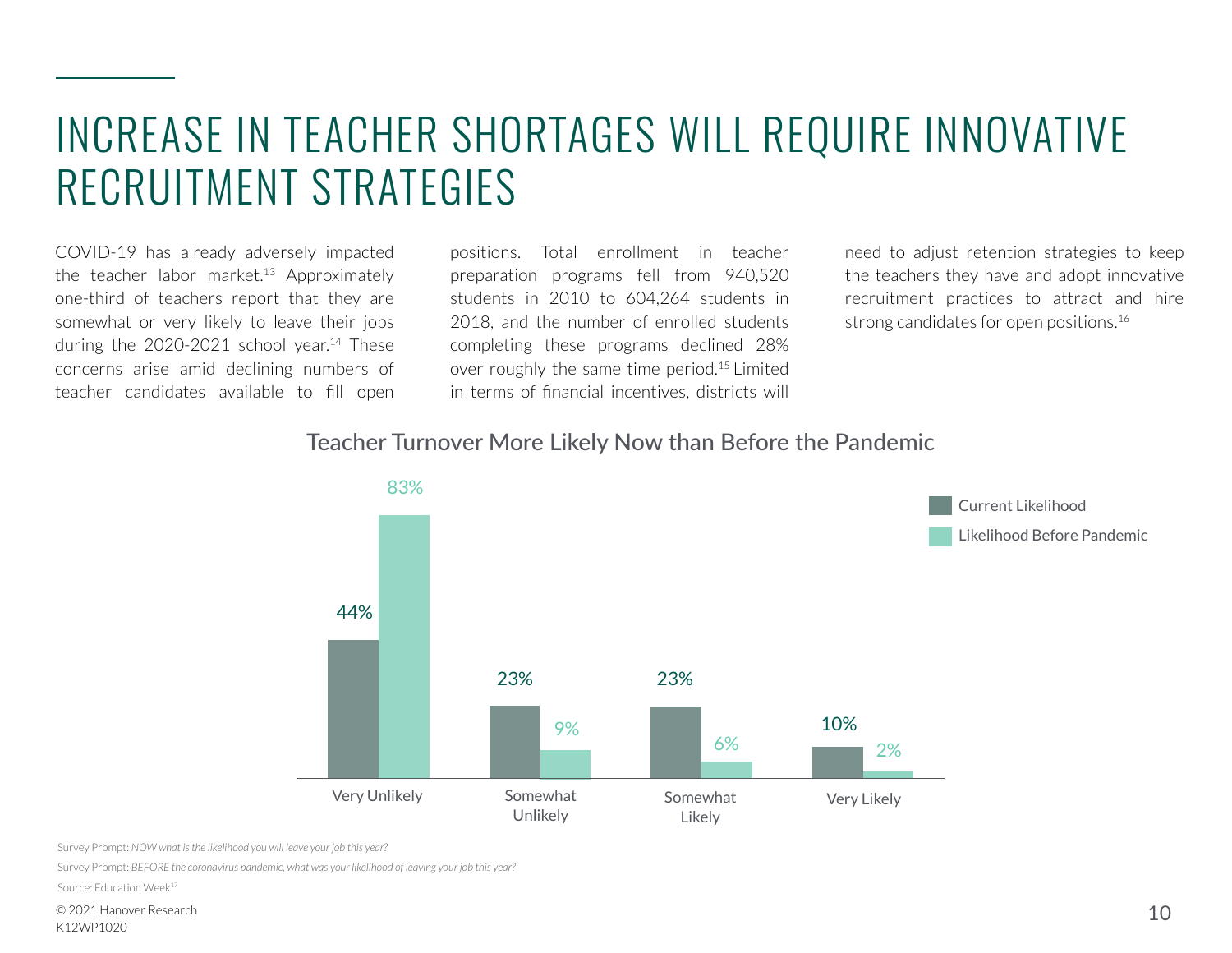### HOW DISTRICTS CAN ADDRESS TEACHER SHORTAGES

**1. Anticipate Openings Before They Occur:** Districts should identify vacancies and new positions that will be created as soon as possible to take advantage of early outreach and hiring timelines.18 As districts take longer to identify staffing needs, the pool of teacher candidates becomes more diluted in experience and qualifications, making early hiring integral to finding the best candidates<sup>19</sup>

**2. Transform Recruitment Strategies:**

Districts should deploy multi-pronged recruitment strategies,<sup>20</sup> including diversifying print, digital, and other career advertisements (e.g., online career fairs) to appeal to highly-qualified candidates from a range of backgrounds and build sustained pipelines of applicants.21 COVID-19 furthers the need for innovation given that restrictions on in-person meetings necessitate that recruitment and hiring occur remotely.<sup>22</sup>

**3. Improve Working Conditions:** Districts must work harder to incentivize teachers to remain in their current positions (or apply to open positions) by improving work conditions, providing adequate professional development opportunities, and designing competitive compensation packages.23

### TAKE ACTION

Analyze staffing data to identify the schools, grade levels, and subject areas most affected by existing teacher shortages. Districts also should survey teachers regarding their likelihood of leaving the profession and the factors influencing their decision.



SPOTLIGHT<sup>.</sup> Green Bay Area Public School District (WI)

Even before COVID-19, Green Bay Area Public School District (GBAPS) had a teacher shortage, which threatened to widen due to the pandemic. At the start of the 2020-2021 school year, GBAPS leveraged a distance learning model for most students, although some students (e.g., students with disabilities) received in-person instruction.

GBAPS found that, when given the choice to return to school, many teachers planned to resign. Thus. the district established a medical process for teachers to document their need to perform job functions remotely. Teachers without medical exemptions who had concerns about returning to work were allowed to take an unpaid leave of absence while retaining their position of record for the 2021-2022 school year. These steps not only alleviated recruiting and hiring needs, but also enabled the district to cooperate with teachers in good faith at a time when stress levels were high.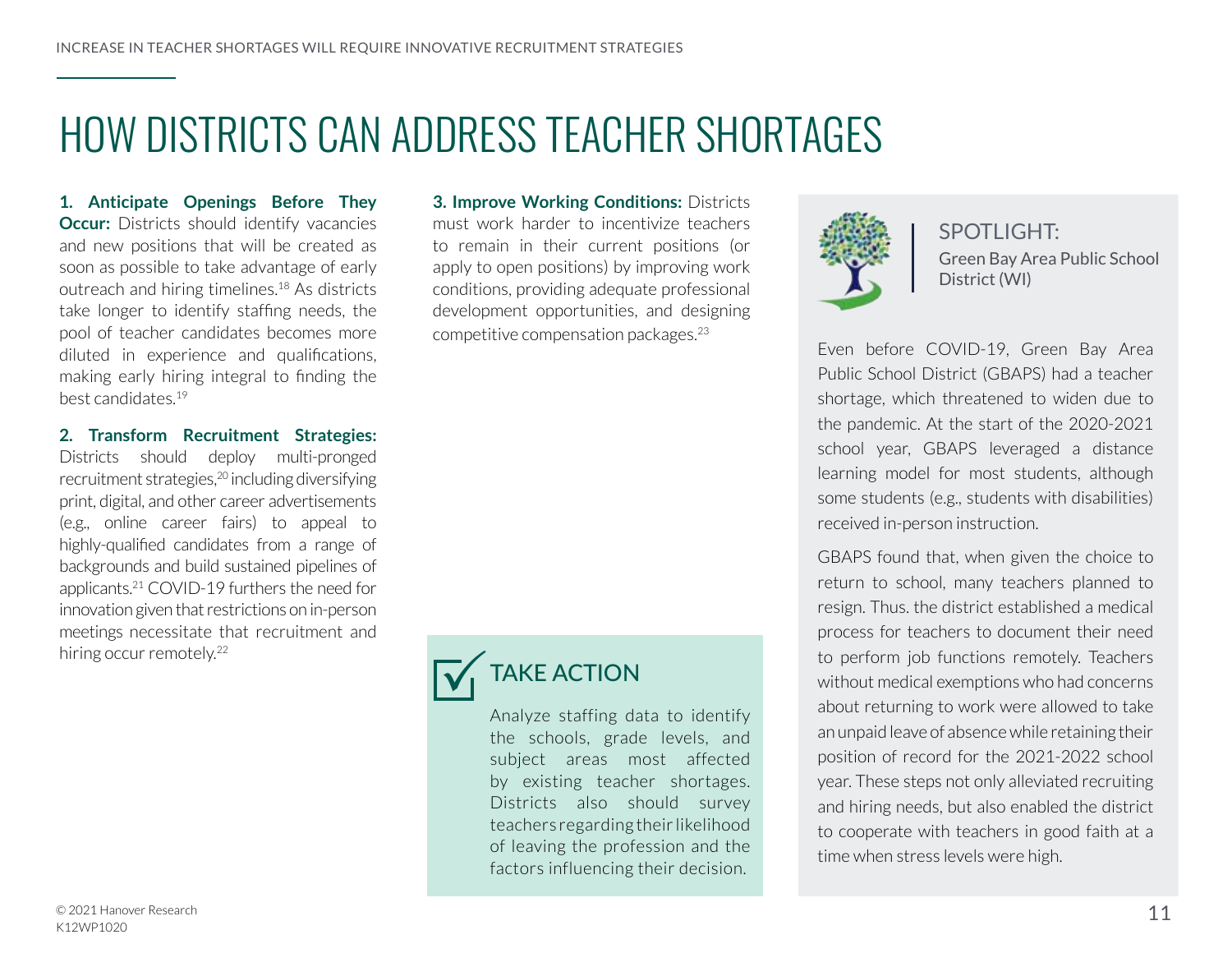### TEACHER WELLNESS WILL REQUIRE TARGETED SUPPORTS AND SELF-CARE

During a normal school year, teaching is a demanding profession that generates a high level of stress.24 COVID-19 has only intensified the pressure many teachers feel by abruptly changing the way they instruct their students, raising fears of infection, increasing social isolation, and creating economic uncertainty.25

Teachers' physical, mental, and emotional health affects their ability to meet their students' needs and support their colleagues' work. Districts must rise to the challenge of supporting teacher wellness—during the pandemic and beyond—by offering targeted supports and building teachers' capacity to engage in self-care through innovative professional learning opportunities.<sup>26</sup> Such efforts will equip teachers with the knowledge and skills needed to face COVID-19 and other traumatic situations in the future.27

### Teachers Who Reported Experiencing Various Symptoms of Depression at Least Occasionally During the Past 7 Days

| <b>Restless Sleep</b>    |     |     |     | 43% |
|--------------------------|-----|-----|-----|-----|
| Everything Was an Effort |     |     | 34% |     |
| <b>Trouble Focusing</b>  |     | 29% |     |     |
| Felt Sad                 | 24% |     |     |     |
| Could not "Get Going"    | 24% |     |     |     |
| <b>Felt Depressed</b>    | 20% |     |     |     |
| Poor Appetite            | 20% |     |     |     |

Source: EdPolicyWorks, University of Virginia, and Graduate School of Education and Information Studies, University of California Los Angeles<sup>28</sup>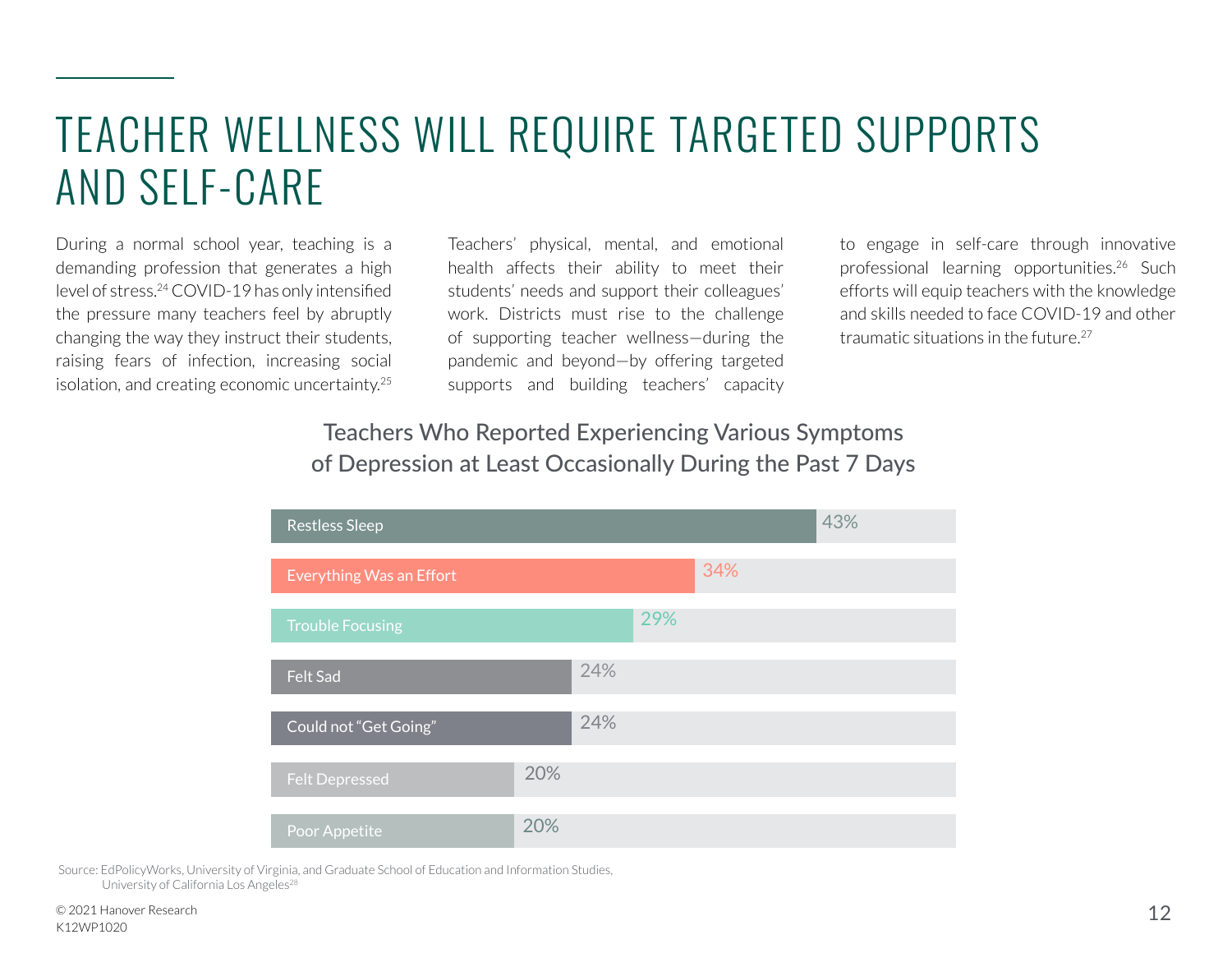### HOW DISTRICTS CAN PROVIDE TARGETED SUPPORTS AND PROMOTE TEACHER SELF-CARE

**1. Implement a Comprehensive Employee Wellness Program:** Self-care enables teachers to perform their role effectively without experiencing burnout.29 Employee wellness programs, community-building initiatives, and other interventions can grow capacity for self-care.30

#### **2. Build Supportive Staff Communities:**

Districts should create and sustain professional learning communities and other connections among teachers to strengthen their protective factors and increase their self-efficacy.<sup>31</sup>

**3. Offer Robust Professional Learning Opportunities:** Districts should provide trainings as diverse as the stressors faced by teachers.32 For example, due to COVID-19, teachers need training in instructing and assessing students in hybrid and fully online learning environments.33 Districts should consult with teachers to determine which topics to prioritize and which delivery methods to use.34



SPOTLIGHT: Ceres Unified School District (CA)

During the last three school years, Ceres Unified School District (CUSD) has actively tracked staff's familiarity and comfort with social-emotional learning (SEL) concepts embedded in the curriculum. This information guides the district's decision-making, particularly with respect to professional development.

For example, CUSD surveys staff semiannually regarding their knowledge of SEL. The most recent iteration of this survey in fall 2020 found that staff need additional support with the SEL intervention process and integrating SEL competencies into their instruction. Such findings have led CUSD to provide targeted assistance and supports to staff, such as SELrelated modules and technical assistance documents from Hanover's Educator Learning Center (ELC). Providing strong professional development support during this challenging time can support teacher well-being.



Survey teachers to understand their perceptions of current supports and identify common areas of additional need.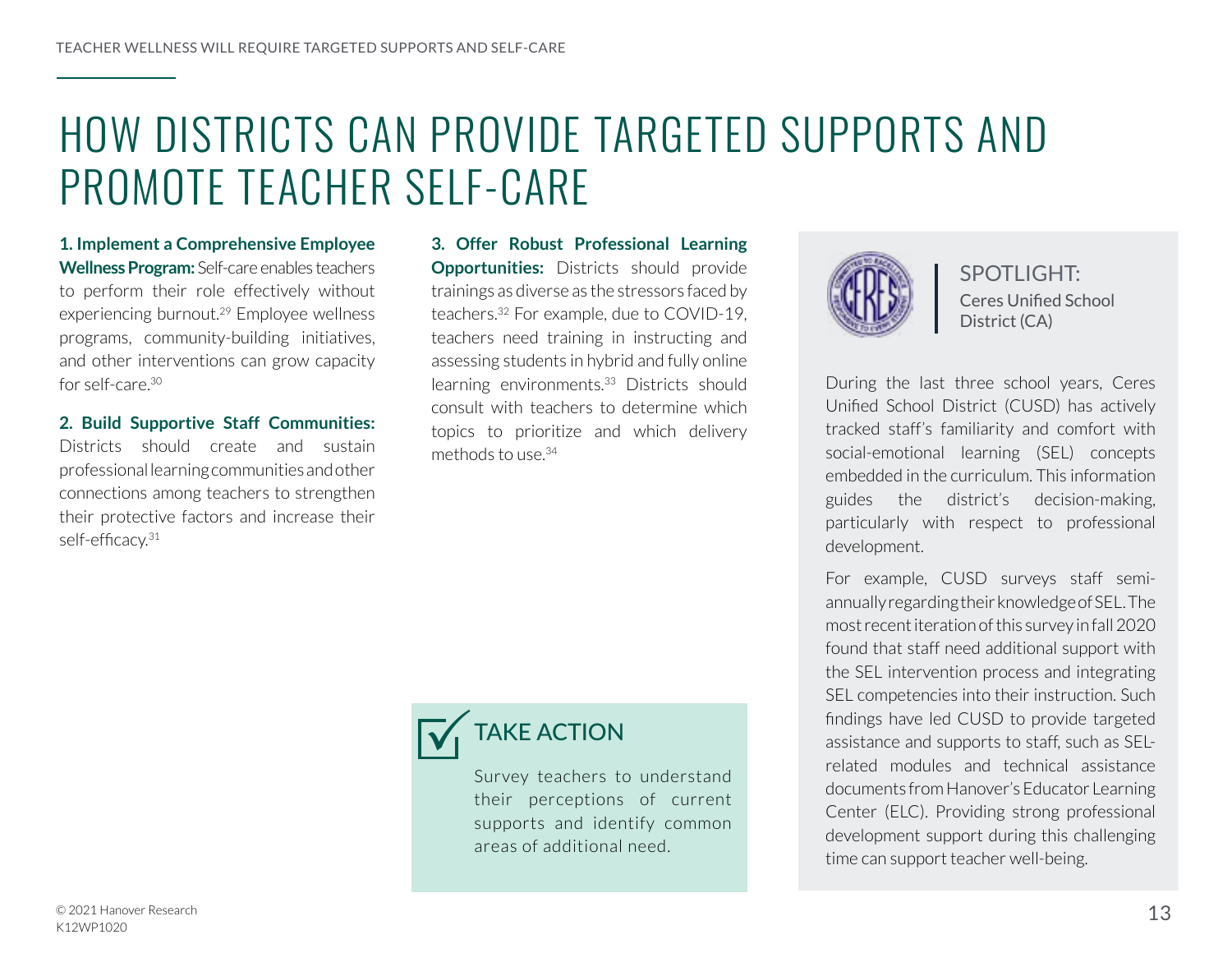### DISTRICTS WILL NEED TO ENGAGE PARENTS VIRTUALLY

Parents play a critical role in their child's education,35 and, with many schools delivering instruction fully or partially online, parents now contribute even more directly to their child's academic outcomes by supervising and facilitating their learning at home. Many parents need additional resources and guidance on how to support their child effectively.<sup>36</sup> Some parents also struggle to balance their child's school schedule with work commitments

and childcare pressures—challenges that often disproportionately affect families experiencing economic hardship and families of color.37 With many schools unable to leverage some methods traditionally used to communicate with and involve parents, including in-person conferences and events, districts have had to rethink what parent engagement means in a virtual environment.38

Promising practices suggest that, to form strong, sustainable parent-school partnerships in a virtual setting, districts should establish trusting relationships with parents, build their capacity to support their child's learning at home, and maintain clear, consistent communication, especially regarding academic expectations.

### Surveyed Parents in Online Instructional Models Typically Have Less Positive Perceptions of District Communications





*% Somewhat or Strongly Agree*

Source: Survey of 494 parents nationwide conducted by Hanover Research in September 2020.5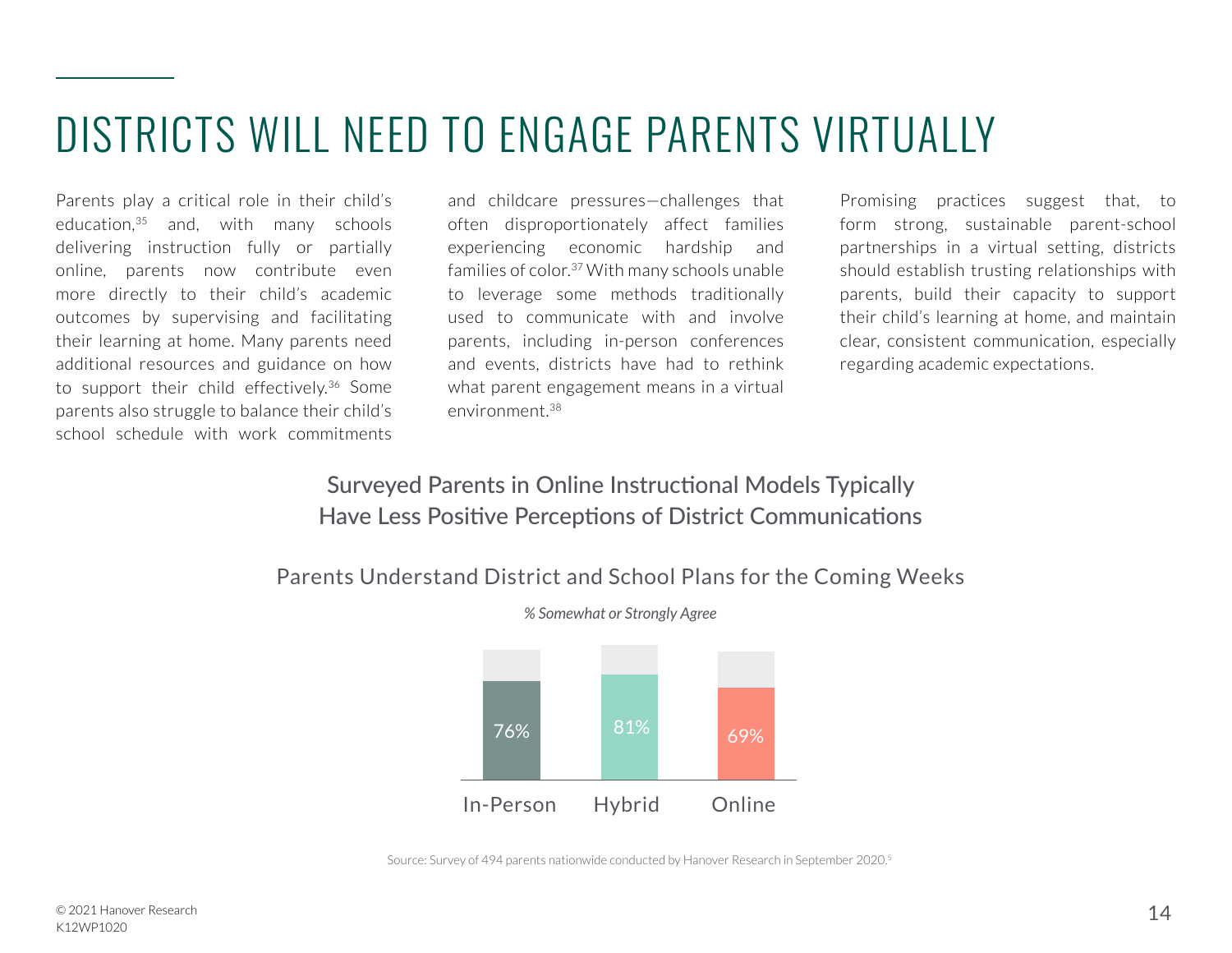# HOW DISTRICTS CAN ENGAGE PARENTS VIRTUALLY

**1. Form Trusting Relationships:** Teachers should openly communicate how remote learning differs from in-person instruction and describe their own strategies for adjusting to the challenges this new learning model presents. Such honesty encourages parents to share their experiences, enabling teachers to gain insight into students' home environments (e.g., Internet connectivity, need to care for younger siblings) and then provide targeted supports.39

#### 2. Establish Effective Two-Way

**Communication:** Districts should give parents frequent updates on school operations and instructional models explicitly noting how any changes will affect them and their child. Teachers, meanwhile, should regularly inform parents of content being taught in the classroom.<sup>40</sup> For example, teachers can post brief classroom newsletters online, indicating the content standards the coming week's lessons will address in each subject area and sharing related activities parents can conduct with their child to reinforce their learning.41

Effective two-way communication means

that teachers also should encourage parents to offer input and ask questions.42

#### **3. Build Parents' Self-Efficacy:**

Many parents may feel they lack the knowledge, skills, or resources (including time) to assist their child academically. Thus, districts should work with parents to build their selfefficacy by emphasizing the strengths they (and their family) already bring to their child's learning. These supports may range from instructions on how to create a quiet learning environment to directions for using specific online learning platforms to guidance on how to monitor and facilitate lessons, activities, and assignments.43



Survey parents to understand their communication preferences, perceptions of existing district and school supports, and need for additional resources during the COVID-19 pandemic.



### SPOTLIGHT: Washington Association of School Administrators

The Washington Association of School Administrators (WASA) supports more than 1,600 educational administrators in central office, building management, and educational agency positions across Washington State.<sup>1</sup>

Since the onset of COVID-19, districts have shared with WASA the challenges their parents face supporting their child's learning at home. Parents have looked to districts to provide them with the skills and resources they need. However, as districts have sought ways to help parents, communicating and engaging with them has proven difficult at times.

In response, WASA partnered with Hanover to research how districts can effectively engage parents and build their capacity to support their child's learning during remote instruction. To identify promising practices, Hanover not only synthesized findings from the literature, but also interviewed experts at organizations known and respected for their work in this area, such as the Global Family Research Project.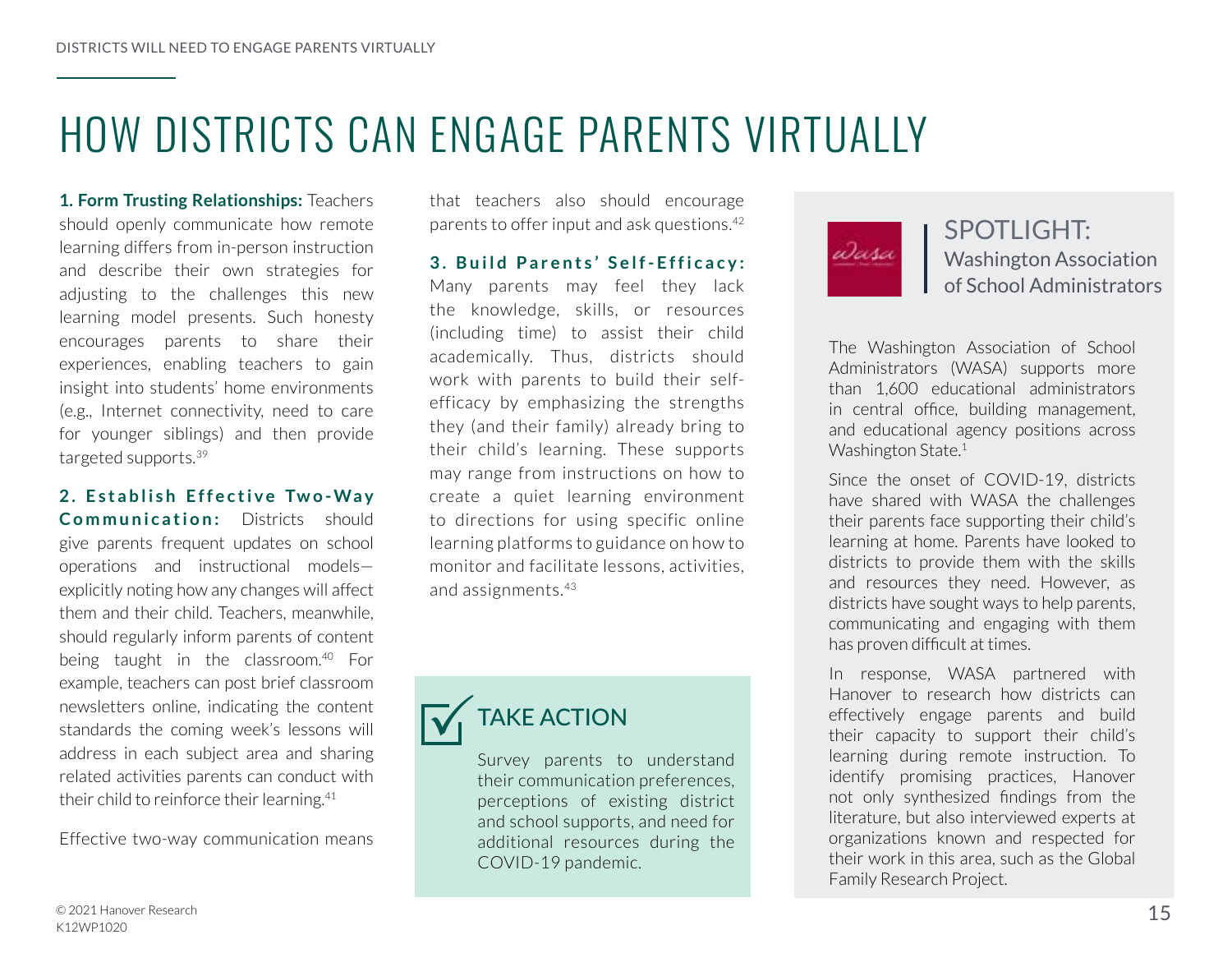### EXPANDING AND STRENGTHENING EDUCATIONAL OPTIONS WILL HELP DISTRICTS RESTORE ENROLLMENT

When the 2020-2021 school year began, districts across the country saw fewer students enroll in public schools. Although preliminary data indicate negative effects on elementary and secondary schools, some grade levels may be disproportionately impacted, such as pre-K and Kindergarten. These declines in public school enrollment often reflect families' concerns about risks of COVID-19 infection and

dissatisfaction with districts' ability to deliver hybrid and online instruction effectively. For some families, financial pressures also factor into decision-making, as older children may need to enter the workforce or help care for younger siblings instead of focusing on school. While some of these considerations may fade once the public health crisis subsides, whether all families who opted out of public education

in 2020-2021 will return their children to public schools next school year seems far from certain. Districts will need to reimagine education, offering students alternatives and choices with respect to what and how they learn and strengthening teachers' capacity to provide instruction across different models and settings.44

### Preliminary Data Indicate Declines in PK-12 Public School Enrollment Nationwide



© 2021 Hanover Research  $16$ K12WP1020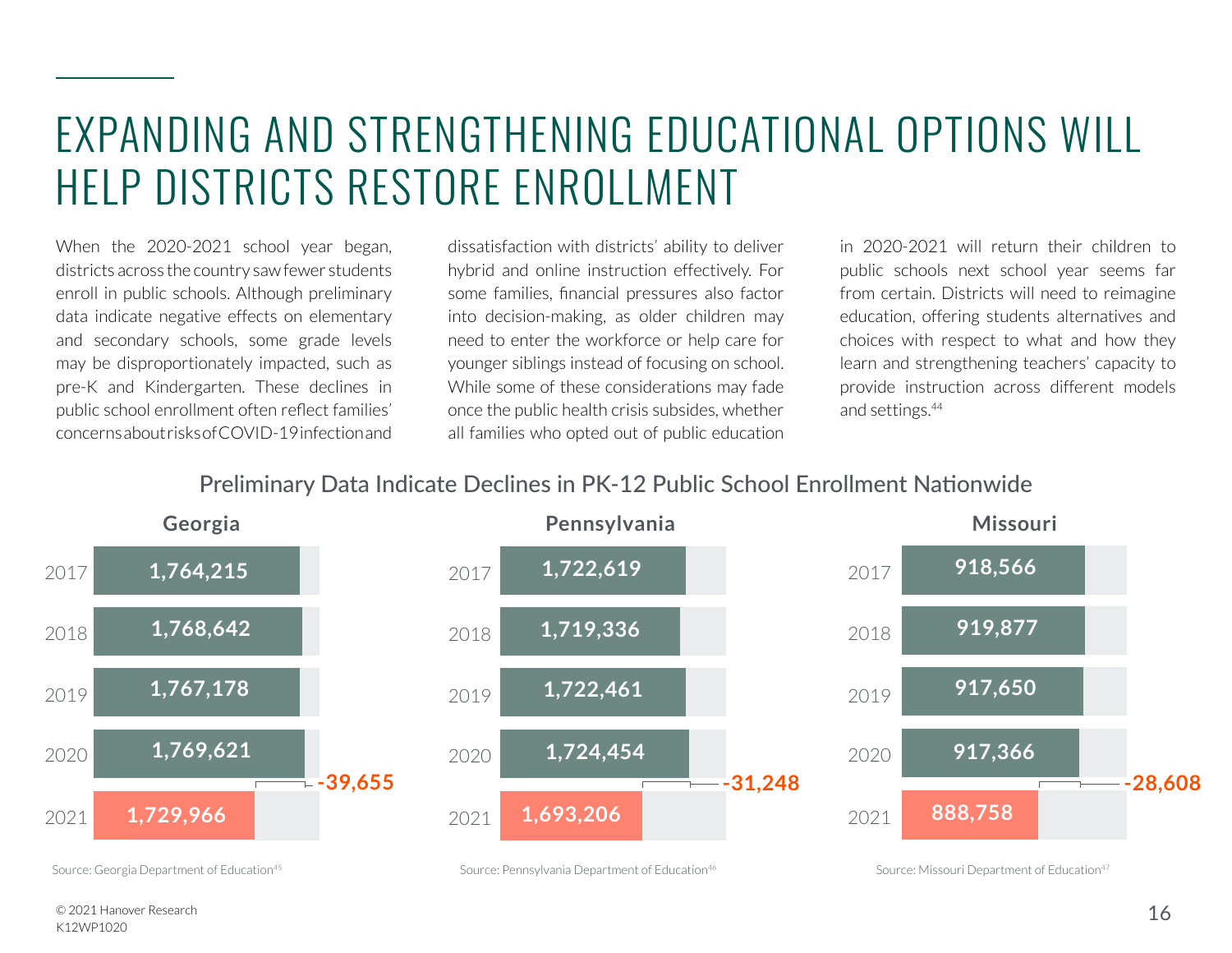### HOW EXPANDING AND STRENGTHENING EDUCATIONAL OPTIONS CAN HELP DISTRICTS RESTORE ENROLLMENT

### **1. Gather Stakeholder Feedback and Analyze Data to Understand the Causes and Effects of Changing Enrollments:**

Districts should examine enrollment data to identify the schools and grade levels most affected by changes in student counts and consider shifts in student demographics as well, such as changing proportions of English learners, students with disabilities, and students experiencing poverty. Districts can also work to understand why parents did (or did not) enroll their child in public school in 2020-2021 and the factors that will influence their enrollment decisions for next school year. Findings from these analyses will help districts make more informed operational decisions, particularly with respect to facilities, staffing, and student supports.

#### **2. Strengthen Teachers' Capacity to Provide High-Quality Instruction Across Different Learning Environments:** Districts need to respond to families' frustrations with the content students learn during remote instruction and the methods teachers use to deliver it. Thus, districts should assess the suitability of grade-level curricula, instructional units,

and instructional resources to different learning environments and make adjustments as needed. Districts also should offer professional development opportunities that enable teachers to build the skills and confidence required to effectively communicate with, instruct, and assess students in each of these settings.<sup>48</sup>

#### **3. Offer Students and Families More Flexibility and Choice in Learning**

**Environments:** Districts need to explore ways to provide students and families with greater choices in learning environments. Districts may consider offering more personalized experiences by creating small learning communities, providing permanent online learning options, and expanding supports, including tutoring, mentoring, and counseling.49



Survey or conduct focus groups with parents to understand the factors motivating their current and future enrollment decisions.

### SPOTLIGHT: District in Southeastern United States

This District enrolled roughly 7,000 fewer students than anticipated for the 2020-2021 school year. Given the impact unexpectedly low enrollment may have on district funding and operations, the district has commissioned a data analysis exploring how students who left the district differ from their peers who re-enrolled.

In particular, the data analysis is examining how these students differ in terms of: school level; grade level; academic achievement (e.g., test scores); behavior (e.g., disciplinary incidents); program participation (e.g., special education, English language learner, gifted and talented); demographics (e.g., gender, race/ethnicity); and family characteristics (e.g., experiencing poverty).

The district will use the findings from the data analysis not only to develop targeted strategies for re-engaging these students and their families, but also to inform the district's budgetary and operational planning for future school years.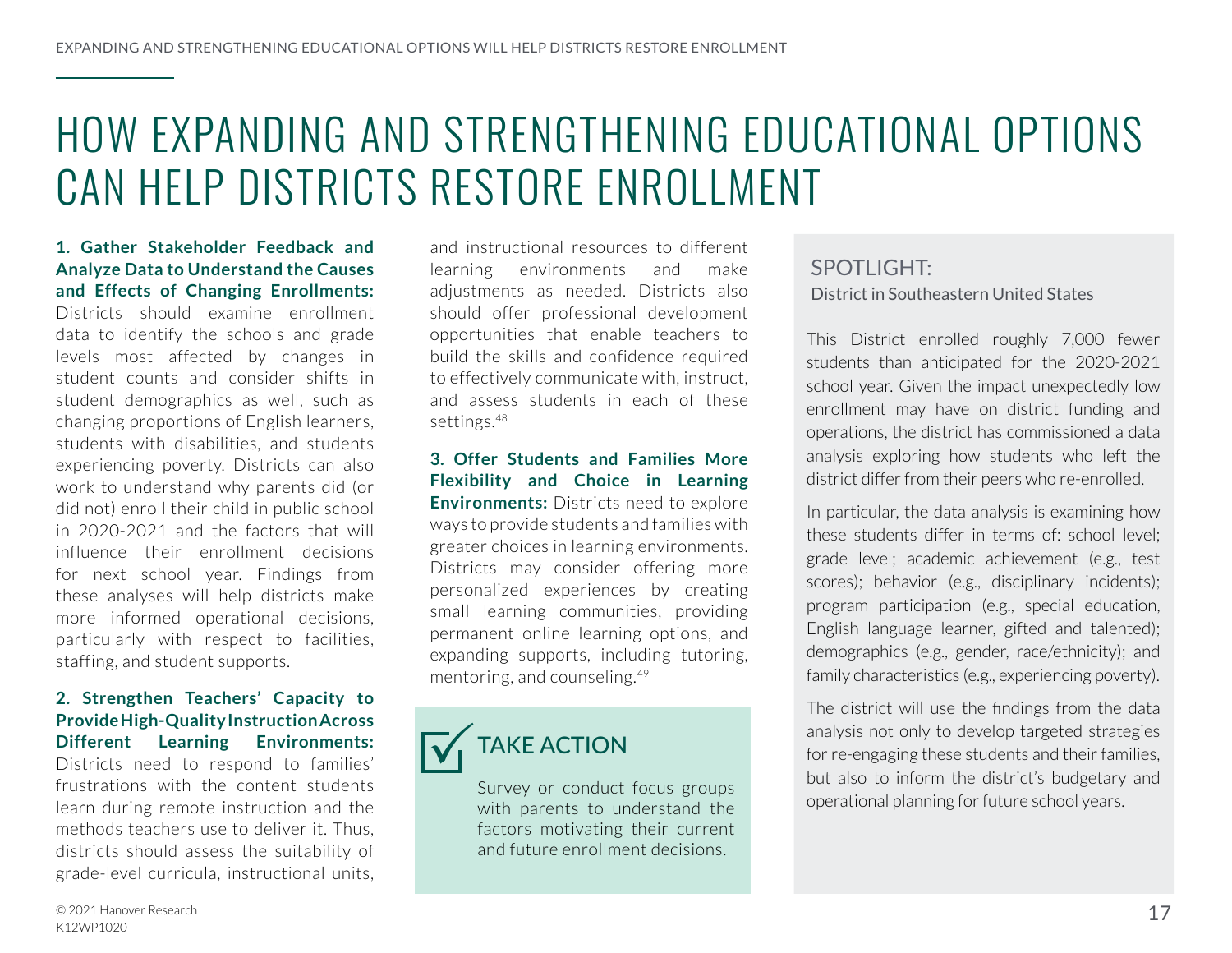### DISTRICTS WILL NEED TO PRIORITIZE PROGRAM AND RESOURCE EFFECTIVENESS WITH IMPENDING BUDGET CUTS

For districts nationwide, budget uncertainty will persist throughout 2021 as many states grapple with sharp and sustained declines in tax revenues. Initial estimates suggest that some states may experience contractions in revenue ranging from 10% to 20%. A 10% decline could translate to a \$21 billion decrease in state spending on PK-12 programs.<sup>50</sup> Such cuts would occur alongside increasing district expenditures on efforts to provide safe, equitable learning environments amid the pandemic, exacerbating pressures on district budgets.51

The Great Recession of 2008 provides some insight into the potential impact of the current budget crisis on students, especially in districts that experienced the greatest economic downturns and districts that enrolled higher proportions of Black, Hispanic, and economically disadvantaged students.<sup>52</sup> Such districts are more likely to rely on state funding, in general, and emergency aid, in particular—important factors to consider in the current context.53

The March 2020 Coronavirus Aid, Relief, and Economic Security (CARES) Act included \$13.2 billion in funding for K-12 education to address costs related to COVID-19 and school reopening.<sup>54</sup> Some estimate that K-12 education needs an additional \$100- 250 billion to fully overcome current and projected budget deficits.55

All of the above will require districts to reevaluate and realign budgets in 2021 to determine how to allocate increasingly scarce financial resources across a growing list of priorities.





Estimated amount needed to fully overcome current and projected budget deficits in K-12 education versus what schools were given from the CARES act

K12WP1020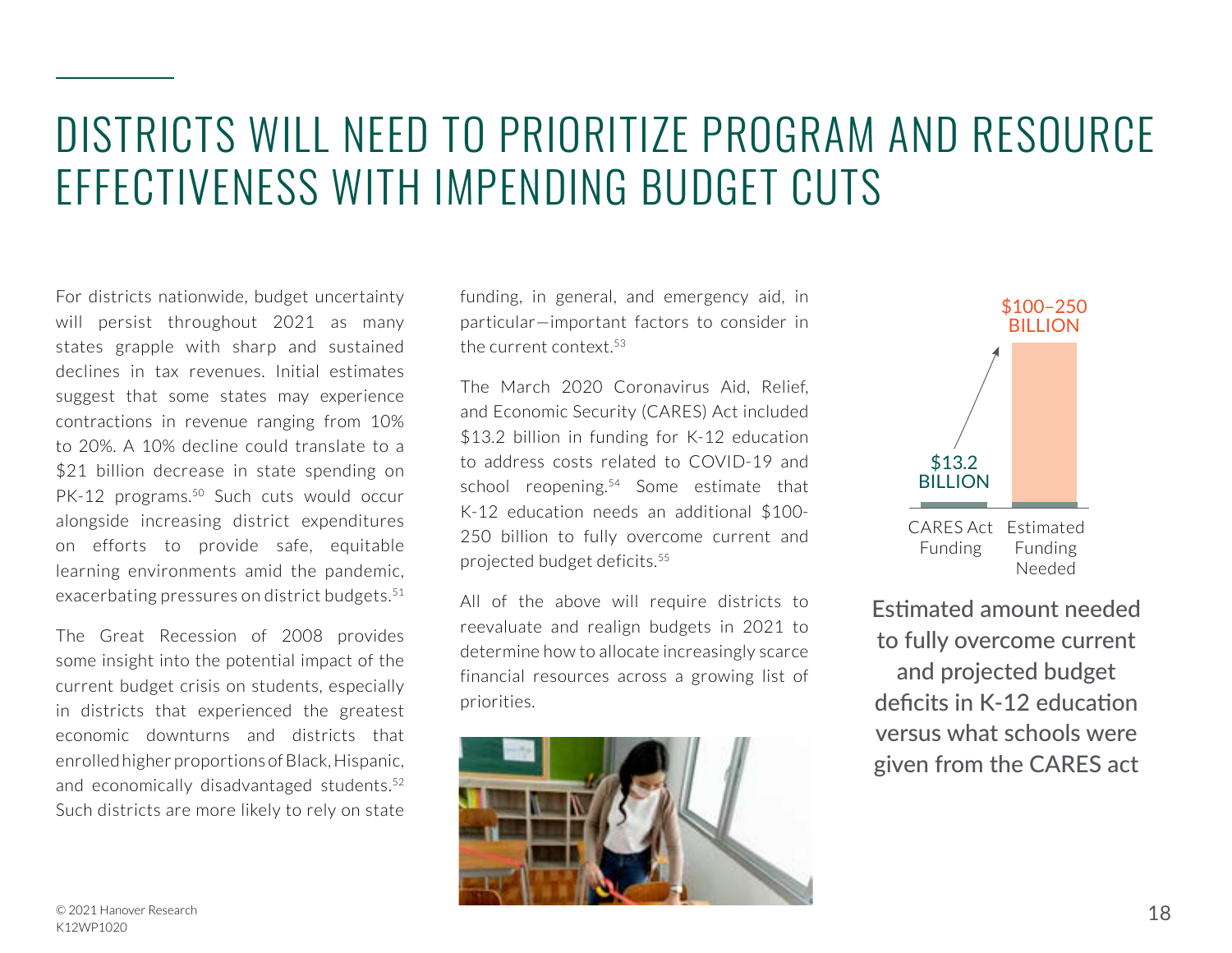### HOW DISTRICTS CAN EFFECTIVELY ADDRESS BUDGET UNCERTAINTY

**1. Enhance Transparency and Communication Around Budget Decision-making:** While some states and local school boards granted districts special emergency powers to make necessary spending decisions more rapidly during the pandemic, districts may confront intense criticism if the community perceives leaders as having allocated funds without public consultation.56 The following tips can help districts navigate this process effectively.

**2. Carefully Vet Any New Spending Items:** Districts should carefully allocate and closely monitor any new spending supported by emergency funding, both to protect against any public criticism and comply with any reporting or accountability requirements.

**3. Frame Budget Decision-making Processes Around Students:** Stakeholders may be more receptive to budget cuts when they are framed as tradeoffs needed to ensure the highest possible level of service to students.<sup>54</sup> Thus, districts should provide stakeholders with the context needed to understand budget decisions.

#### **4. Prioritize Spending that Supports the District's Most Vulnerable Students:**

When deciding how to allocate pandemic relief, districts should maximize supports for the students and families most affected by COVID-19. For example, districts may consider prioritizing students with disabilities, English learners, and students from newly and historically economically disadvantaged households.

#### **5. Conduct Program Evaluations and Use the Findings to Inform Budget**

**Decisions:** Districts seeking to downsize or eliminate programs should examine outcome data to determine which initiatives benefit students with a return on investment that justifies the cost.<sup>58</sup> Using program evaluations to inform spending decisions can help districts align the budgeting process with student achievement goals.59

### TAKE ACTION

Conduct outreach (e.g., through focus groups and in-depth interviews) to understand stakeholders' budget priorities and inform communication plans.

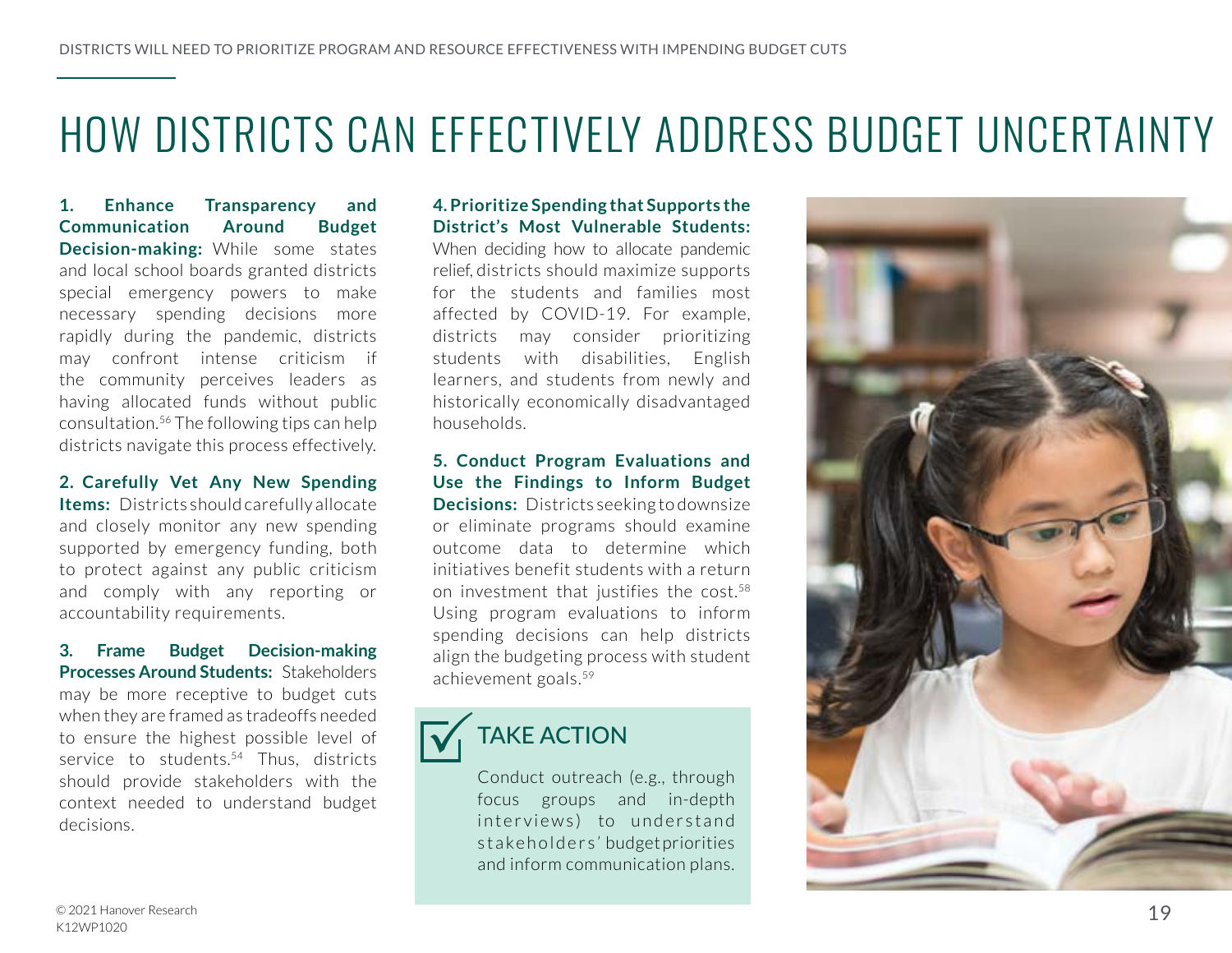# SOURCES

#### <sup>1</sup> "Equity and Inclusion Diagnostic Survey." Hanover Research.

- <sup>2</sup> Green, T.L. "Community-Based Equity Audits: A Practical Approach for Educational Leaders to Support Equitable Community-School Improvements." Educational Administration Quarterly, 53:1, 2017, p.5. Access via SAGE.
- <sup>3</sup> [1] "Provisional Death Counts for Coronavirus Disease 2019 (COVID-19)." Centers for Disease Control and Prevention. https://www.cdc.gov/nchs/nvss/vsrr/covid19/index.htm [2] "Tracking the COVID-19 Recession's Effects on Food, Housing, and Employment Hardships." Center on Budget and Policy Priorities. https://www.cbpp.org/research/poverty-and-inequality/tracking-the-covid-19-recessionseffects-on-food-housing-and [3] Somvichian-Clausen, A. "Are You Experiencing Racial Trauma? If You're a BIPOC, Most Likely." The Hill, July 1, 2020. https://thehill.com/changing-america/respect/ accessibility/505418-are-you-experiencing-racial-trauma-if-youre-a-bipoc [4] Winley, D. "Racial Trauma Is a Public Health Emergency." Psychology Today, June 1, 2020. https://www.psychologytoday.com/ us/blog/take-care-black-women/202006/racial-trauma-is-public-health-emergency
- <sup>4</sup> [1] "The 12 Core Concepts: Concepts for Understanding Traumatic Stress Responses in Children and Families." The National Child Traumatic Stress Network, 2012. https://www.nctsn.org/sites/default/ files/resources//the 12 core concepts for understanding traumatic stress responses in children and families.pdf [2] "Child Trauma Toolkit for Educators." The National Child Traumatic Stress Network, 2008. https://www.nctsn.org/sites/default/files/resources//child\_trauma\_toolkit\_educators.pdf [3] Cole, S.F. et al. "Helping Traumatized Children Learn: Supportive School Environments for Children Traumatized by Family Violence, Vol. 1." Massachusetts Advocates for Children, Harvard Law School, and Task Force on Children Affected by Domestic Violence. 2005. https://traumasensitiveschools.org/ tlpi-publications/download-a-free-copy-of-helping-traumatized-children-learn/ [4] Miller, C. "How Trauma Affects Kids in School." Child Mind Institute. https://childmind.org/article/how-trauma-affects-kidsschool/ [5] Brunzell, T., L. Waters, and H. Stokes. "Teaching With Strengths in Trauma-Affected Students: A New Approach to Healing and Growth in the Classroom." American Journal of Orthopsychiatry, 85:1, 2015. https://pdfs.semanticscholar.org/a641/39bc07d810055ddd9ee796aad112df260386.pdf [6] Rodenbush, K. "The Effects of Trauma on Behavior in the Classroom." Monterey County Office of Education, 2015. https://docplayer.net/25954072-The-effects-of-trauma-on-behavior-in-the-classroom-presented-by-kacey-rodenbush-lmft-behavioral-health-unit-supervisor.html [7] Krasnoff, B. "A Practitioner's Guide to Educating Traumatized Children." Education Northwest. https://educationnorthwest.org/sites/default/files/resources/educating-traumatized-children.pdf [8] Downey, L. "Calmer Classrooms: A Guide to Working with Traumatised Children." Child Safety Commissioner, State of Victoria, June 2007. http://makingsenseoftrauma.com/wp-content/uploads/2016/02/calmer\_classrooms. pdf [9] Tobin, M. "Childhood Trauma: Developmental Pathways and Implications for the Classroom." Changing Minds: Discussions in Neuroscience, Psychology and Education, 3, July 2016. https://research. acer.edu.au/cgi/viewcontent.cgi?article=1019&context=learning\_processes [10] McInerney, M. and A. McKlindon. "Unlocking the Door to Learning: Trauma-Informed Classrooms and Transformational Schools." Education Law Center, December 2014. https://www.elc-pa.org/wp-content/uploads/2015/06/Trauma-Informed-in-Schools-Classrooms-FINAL-December 2014-2.pdf [11] Burke, N.J., J.L. Hellman, B.G. Scott, C.F. Weems, and V.G. Carrion. "The Impact of Adverse Childhood Experiences on an Urban Pediatric Population." Child Abuse & Neglect, 35:6, June 2011. https://www.ncbi.nlm.nih.gov/ pmc/articles/PMC3119733/pdf/nihms292567.pdf [12] Goodman, R., M. Miller, and C. West-Olatunji. "Traumatic Stress, Socioeconomic Status, and Academic Achievement Among Primary School Students." Psychological Trauma: Theory, Research, Practice, and Policy, 4:3, 2012. https://www.researchgate.net/publication/232560514 Traumatic\_Stress\_Socioeconomic\_Status\_and\_Academic\_Achievement\_ Among\_Primary\_School\_Students
- <sup>5</sup> For additional findings, see: "National Survey School District Operations: Fall 2020 Survey Results." Hanover Research. https://www.hanoverresearch.com/reports-and-briefs/national-survey-schooldistrict-operations-fall-2020/
- <sup>6</sup> [1] "A Plan to Safely Reopen America's Schools and Communities." American Federation of Teachers, May 2020, p. 10. https://www.aft.org/sites/default/files/covid19 reopen-america-schools.pdf

[2] "Psychological First Aid (PFA) for Students and Teachers." Ready, 2006. https://www.ready.gov/sites/default/files/documents/files/PFA\_SchoolCrisis.pdf [3] "Psychological First Aid for Schools Field Operations Guide." National Traumatic Stress Network and National Center for PTSD, 2012. https://www.nctsn.org/sites/default/files/resources//pfa\_schools.pdf

<sup>7</sup> [1] "Creating, Supporting, and Sustaining Trauma-Informed Schools: A System Framework." The National Child Traumatic Stress Network, 2017. https://www.nctsn.org/sites/default/files/resources/ creating supporting sustaining trauma informed schools a systems framework. [2] "Trauma-Informed SEL Toolkit." Transforming Education, January 2020. https://www.transformingeducation. org/trauma-informed-sel-toolkit/ [3] Buckwalter, K.D. and C. Powell. "Beyond the Basics: Creating Trauma-Informed Classrooms." The Knowledge Center at Chaddock, January 4, 2018. https:// creatingtraumasensitiveschools.org/wp-content/uploads/Buckwalter-Handouts.pdf [4] Pickens, I.B. and N. Tschopp. "Trauma-Informed Classrooms." National Council of Juvenile and Family Court Judges, 2017. https://www.ncjfcj.org/sites/default/files/NCJFCJ\_SJP\_Trauma\_Informed\_Classrooms\_Final.pdf [5] Wright, T. "Supporting Students Who Have Experienced Trauma." The NAMTA Journal, 42:2, 2017. https://files.eric.ed.gov/fulltext/EJ1144506.pdf [6] Craig, S.E. "The Trauma-Sensitive Teacher." Educational Leadership, September 2016. http://www.ascd.org/publications/educational\_leadership/sept16/ vol74/num01/The\_Trauma-Sensitive\_Teacher.aspx [7] "Strategies and Resources to Create a Trauma-Sensitive School." Wisconsin Department of Public Instruction. https://dpi.wi.gov/sites/default/files/imce/ sspw/pdf/traumastrategies.pdf

<sup>8 [1] &</sup>quot;Creating, Supporting, and Sustaining Trauma-Informed Schools: A System Framework," Op. cit. [2] "Strategies and Resources to Create a Trauma-Sensitive School," Op. cit.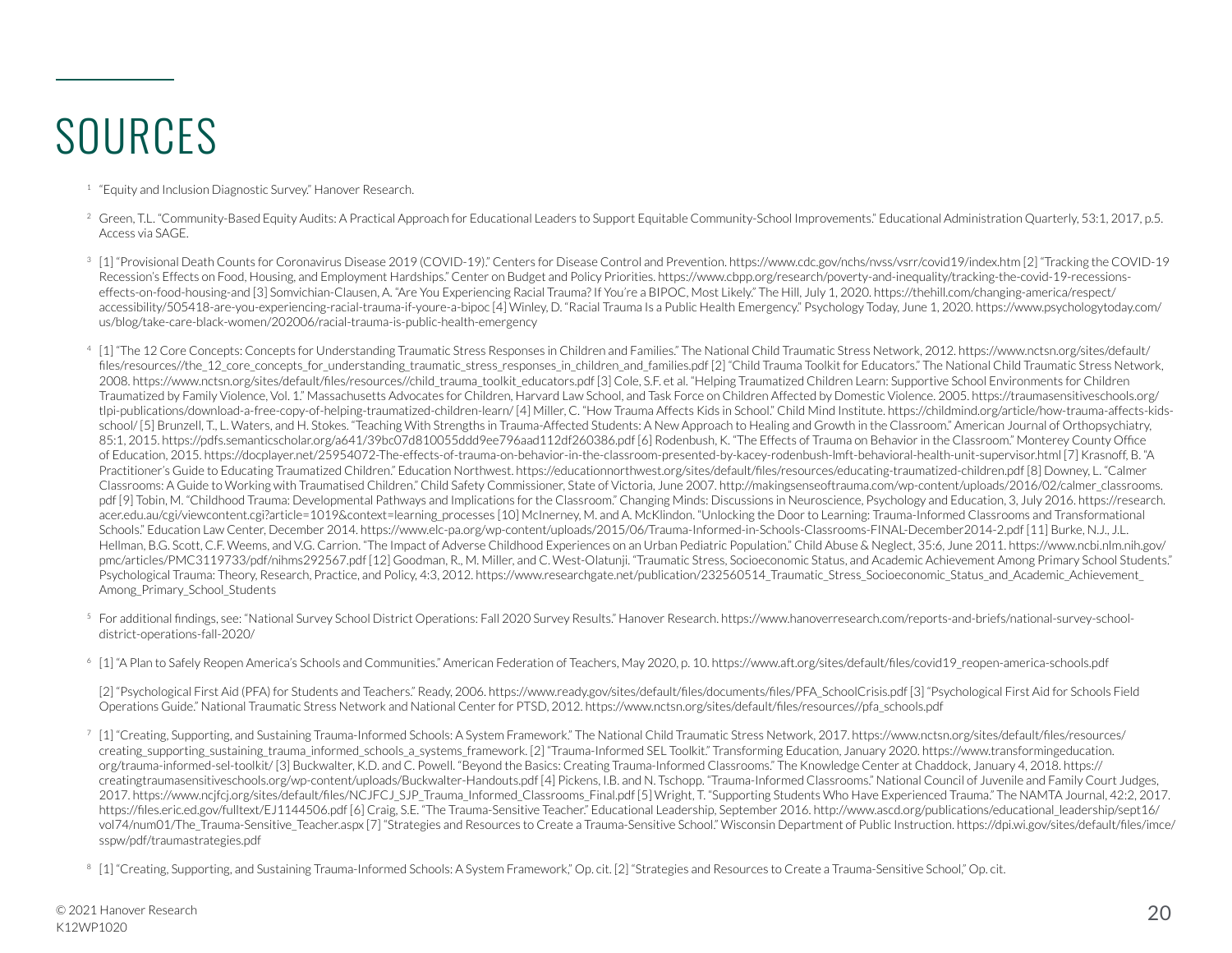- <sup>9</sup> Chandra, S., et. al. "Closing the K-12 Digital Divide in the Age of Distance Learning." Common Sense Media and Boston Consulting Group,
- <sup>10</sup> Vogels, E.A. et al. "53% of Americans Say the Internet Has Been Essential During the COVID-19 Outbreak." Pew Research Center, April 30, 2020. https://www.pewresearch.org/internet/2020/04/30/53-ofamericans-say-the-internet-has-been-essential-during-the-covid-19-outbreak/
- <sup>11</sup>"Digital Equity: Supporting Students and Families in Out of School Learning." Consortium for School Networking, June 2018. p. 5. https://cosn.org/sites/default/files/2018%20Digital%20Equity%20 Toolkit%20FINAL\_0.pdf
- <sup>12</sup> Van Ah, A. "FCC Should Assess Making Off-School Premises Access Eligible for Additional Federal Support." U.S. Government Accountability Office, July 2019. p. 11. https://www.gao.gov/ assets/710/700629.pdf
- 13 [1] Brenan, M. "K-12 Teachers Worried About COVID-19 on the Job." Gallup, July 24, 2020. https://news.gallup.com/poll/316055/teachers-worried-covid-job.aspx [2] Harris, B. and N. Morton. "When Schools Reopen, We May Not Have Enough Teachers." The Hechinger Report, September 3, 2020. https://hechingerreport.org/when-schools-reopen-we-may-not-have-enough-teachers/ [3] Perry, A. "Teachers Could Retire in Droves by the Time Schools Reopen." The Hechinger Report, April 14, 2020. https://hechingerreport.org/teachers-could-retire-in-droves-by-the-time-schools-reopen/
- <sup>14</sup> Will, M. "Surveys: Most Teachers Don't Want In-Person Instruction, Fear COVID-19 Heath Risks." Education Week, July 24, 2020. http://blogs.edweek.org/teachers/teaching\_now/2020/07/surveys\_most\_ teachers\_dont\_want\_inperson\_instruction\_fear\_covid\_health\_risks.html?cmp=SOC-SHR-FB
- <sup>15</sup> [1] Partelow, L. "What to Make of Declining Enrollment in Teacher Preparation Programs." Center for American Progress, December 3, 2019. https://www.americanprogress.org/issues/education-k-12/ reports/2019/12/03/477311/make-declining-enrollment-teacher-preparation-programs/ [2] Camera, L. "Sharp Nationwide Enrollment Drop in Teacher Prep Programs Cause for Alarm." U.S. News and World Report, December 3, 2019. https://www.usnews.com/news/education-news/articles/2019-12-03/sharp-nationwide-enrollment-drop-in-teacher-prep-programs-cause-for-alarm [3] Will, M. "Enrollment in Teacher-Preparation Programs Is Declining Fast. Here's What the Data Show." Education Week, December 3, 2019. http://blogs.edweek.org/teachers/teaching\_now/2019/12/enrollment teacher\_preparation\_declining\_fast.html?cmp=SOC-SHR-FB
- <sup>16</sup> [1] Mason-Williams, L. et al. "Addressing Shortages of Educators in an Uncertain COVID-19 Landscape: Viewing Teacher Candidates as Assets." CEEDAR Center, University of Florida; American Association of Colleges for Teacher Education; and Center on Great Teachers and Leaders, American Institutes for Research, June 2020. pp. 1–4. https://ceedar.education.ufl.edu/wp-content/uploads/2020/06/ Addressing-Shortages-COVID-Landscape.pdf [2] Garcia, E. and E. Weiss, "Policy Solutions to Deal with the Nation's Teacher Shortage—a Crisis Made Worse by COVID-19." Economic Policy Institute, October 16, 2020. https://www.epi.org/blog/policy-solutions-to-deal-with-the-nations-teacher-shortage-a-crisis-made-worse-by-covid-19/ [3] Chapman, T. "Q&A: How Serious Is the Nationwide Teacher Shortage and Why Should We Care?" University of Denver, February 27, 2020. https://www.du.edu/news/qa-how-serious-nationwide-teacher-shortage-and-why-should-we-care [4] Tate, E. "Survey: Nearly Half of Teachers Have Recently Considered a Job Change as COVID-19 Drags On." EdSurge, August 31, 2020. https://www.edsurge.com/news/2020-08-31-survey-nearly-half-of-teachers-have-recentlyconsidered-a-job-change-as-covid-19-drags-on
- <sup>17</sup> Will, M. "Surveys: Most Teachers Don't Want In-Person Instruction, Fear COVID-19 Heath Risks." Education Week, July 24, 2020. http://blogs.edweek.org/teachers/teaching\_now/2020/07/surveys\_most\_ teachers\_dont\_want\_inperson\_instruction\_fear\_covid\_health\_risks.html?cmp=SOC-SHR-FB
- 18 [1] "Best Hiring Practices Overview." Georgia Association of Education Leaders, September 2019. p. 1. https://www.gael.org/wp-content/uploads/2019/09/Best-Hiring-Practices-Overview-Final.pdf [2] "National Best Practices" Teacher Recruitment and Pipelines." Illinois Network of Charter Schools and National Alliance for Public Charter Schools, November 2016. pp. 5–6, 9. https://www.publiccharters. org/sites/default/files/migrated/wp-content/uploads/2016/11/National-Best-Practices\_Teacher-Recruitment-and-Pipelines.pdf
- 19 [1] Will, M. "Taking the Guesswork Out of Teacher Hiring." Education Week, March 12, 2019. https://www.edweek.org/ew/articles/2019/03/13/taking-the-guesswork-out-of-teacher-hiring.html [2] Meador, D. "10 Strategies for Hiring a Teacher." ThoughtCo, February 25, 2019. https://www.thoughtco.com/strategies-for-hiring-a-teacher-3194565 [3] "Hiring for Teachers." Ohio Department of Education, September 21, 2016. http://education.ohio.gov/Topics/Teaching/Educator-Equity/METworks-in-Ohio/Hiring-for-Teachers [4] "9 Strategies for Recruiting, Hiring, and Retaining Diverse Teachers." Regional Educational Laboratory Northwest, Education Northwest. p. 1. https://ies.ed.gov/ncee/edlabs/regions/northwest/pdf/teacher-attrition.pdf
- <sup>20</sup> [1] Garcia, E. and E. Weiss. "U.S. Schools Struggle to Hire and Retain Teachers: The Second Report in 'The Perfect Storm in the Teacher Labor Market' Series." Economic Policy Institute, April 16, 2019. https:// www.epi.org/publication/u-s-schools-struggle-to-hire-and-retain-teachers-the-second-report-in-the-perfect-storm-in-the-teacher-labor-market-series/ [2] Barth, P., N. Dillon, and B.H. Higgins. "Fixing the Holes in the Teacher Pipeline: An Overview of Teacher Shortages." Center for Public Education, April 2016. pp. 11–12. https://www.nsba.org/-/media/NSBA/File/cpe-fixing-the-holes-in-the-teacher-pipelinereport-april-2016.pdf?la=en&hash=0C7A0EC38C6C448C0281A6AC4B0FDCD8A297D4D5 [3] Heubeck, E. "Teacher Recruitment Strategies That Work." Education Week, March 17, 2020. https://www. edweek.org/ew/articles/2020/03/17/teacher-recruitment-strategies-that-work.html
- 21 [1] "Teacher Recruitment and Selection Toolkit." Delaware Department of Education, 2016. pp. 56–87. https://www.doe.k12.de.us/cms/lib/DE01922744/Centricity/Domain/455/Recruitment%20and%20 Selection%20Toolkit\_2016.pdf [2] Rudnick, M. "Helping Districts Hire Better Teachers: A Case Study Evaluating the Effectiveness of a District's Teacher Hiring Practices." RAND Corporation, 2016. pp. 5-8.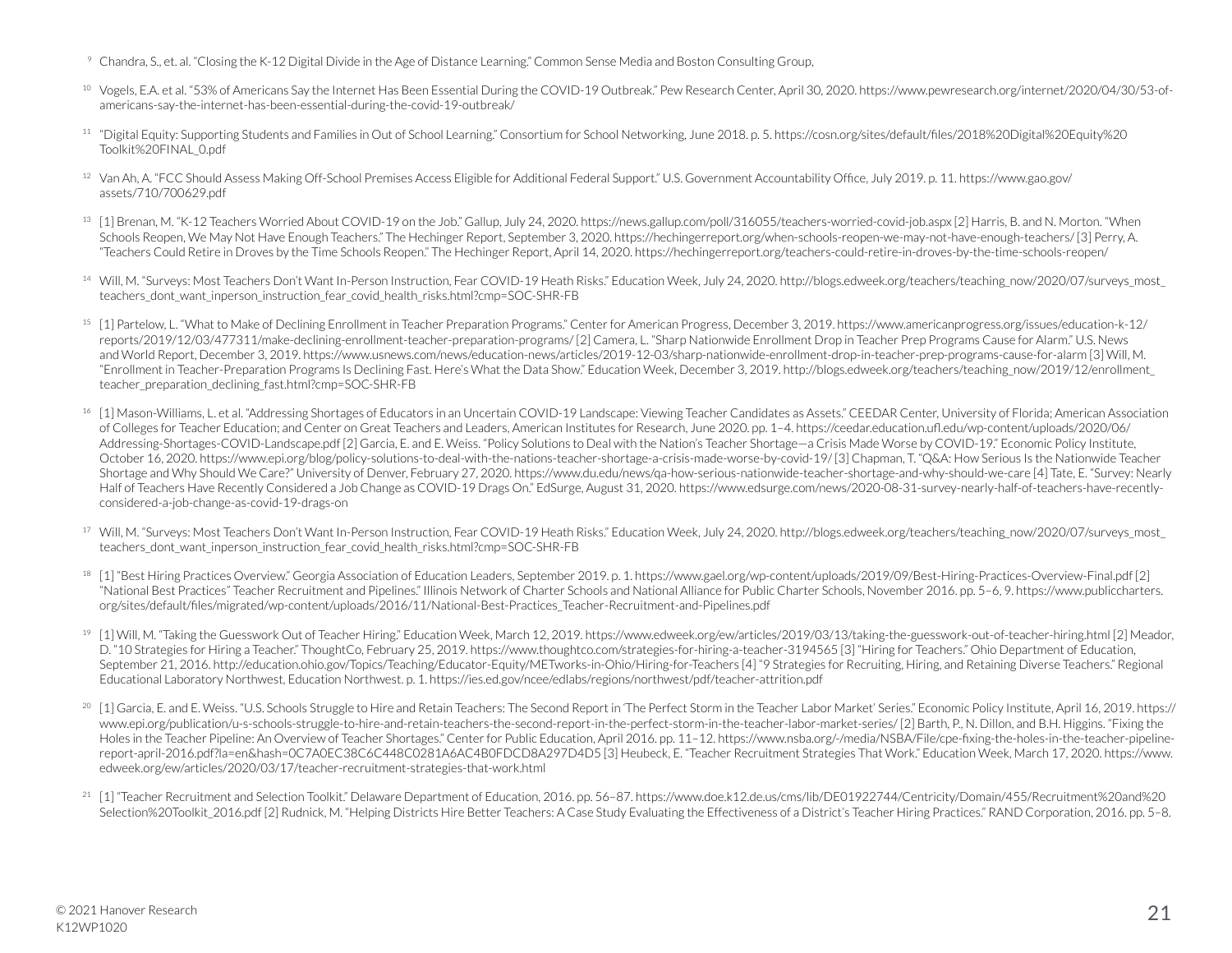https://www.rand.org/content/dam/rand/pubs/rgs\_dissertations/RGSD300/RGSD365/RAND\_RGSD365.pdf [3] Herrman, Z. "Rethinking Teacher Recruitment." Educational Leadership, 75:8, May 2018. http://www.ascd.org/publications/educational-leadership/may18/vol75/num08/Rethinking-Teacher-Recruitment.aspx [4] Konoske-Graf, A., L. Partelow, and M. Benner. "To Attract Great Teachers, School Districts Must Improve Their Human Capital Systems." Center for American Progress, December 22, 2016. https://www.americanprogress.org/issues/education-k-12/reports/2016/12/22/295574/toattract-great-teachers-school-districts-must-improve-their-human-capital-systems/ [5] Keating, T.P. "Four Strategies for Competing in the Recruiting Arena." American Association of School Administrators. https://www.aasa.org/SchoolAdministratorArticle.aspx?id=7744

- 22 [1] Gutierrez, A.A. and D. Johnson. "Virtual Recruitment Through COVID-19 and Beyond." Education Elements, June 9, 2020. https://www.edelements.com/blog/virtual-recruitment-through-covid-19-andbeyond [2] Heubeck, E. "Coronavirus Is Pushing Teacher Hiring Online. Here's What That Means." Education Week, April 1, 2020. https://www.edweek.org/ew/articles/2020/03/30/during-coronaviruscrisis-districts-that-hire-teachers.html
- <sup>23</sup> [1] Garcia, E. and E. Weiss. "The Role of Early Career Supports, Continuous Professional Development, and Learning Communities in the Teacher Shortage: The Fifth Report in 'The Perfect Storm in the Teacher Labor Market' Series." Economic Policy Institute, July 17, 2019. https://www.epi.org/publication/teacher-shortage-professional-development-and-learning-communities/ [2] Sutcher, L., L. Darling-Hammond, and D. Carver-Thomas. "A Coming Crisis in Teaching? Teacher Supply, Demand, and Shortages in the U.S." Learning Policy Institute, September 2016. pp. 53–58, 61–67. https:// learningpolicyinstitute.org/sites/default/files/product-files/A\_Coming\_Crisis\_in\_Teaching\_REPORT.pdf [3] "The Ultimate Guide to Teacher Retention." Education Elements. https://www.edelements.com/ teacher-retention-guide
- <sup>24</sup> [1] "2017 Educator Quality of Work Life Survey." American Federation of Teachers, 2017. pp. i–ii, 4–5, 7–8. https://www.aft.org/sites/default/files/2017\_eqwl\_survey\_web.pdf [2] Walker, T. "How Many Teachers Are Highly Stressed? Maybe More Than People Think." National Education Association, May 11, 2018. https://www.nea.org/advocating-for-change/new-from-nea/how-many-teachers-are-highly-stressedmaybe-more-people-think [3] McCarth, C.J. "Teacher Stress: Balancing Demands and Resources." Phi Delta Kappan, October 28, 2019. https://kappanonline.org/teacher-stress-balancing-demands-resourcesmccarthy/ [4] "School Employee Well-Being." Thriving Schools | Kaiser Permanente. https://thrivingschools.kaiserpermanente.org/school-employees/social-emotional/
- <sup>25</sup> [1] "Support During COVID-19 Pandemic: Self-Care for Teachers and Educational Professionals." Oklahoma State Department of Education, 2020. pp. 2-3. https://sde.ok.gov/sites/default/files/ UPDATED%20Self%20Care%20for%20Teachers%205.1.20.pdf [2] Minkel, J. "Forget Self-Care for Teachers. We Are Fighting for Our Lives." Education Week, July 21, 2020. https://www.edweek.org/ ew/articles/2020/07/22/forget-self-care-for-teachers-we-are-fighting.html [3] "The Rise of Teacher Stress." The Graide Network, April 13, 2020. https://www.thegraidenetwork.com/blog-all/2018/8/1/ crayons-and-cortisol-the-epidemic-of-teacher-stress [4] "Returning to School: Supporting the Social, Emotional, and Behavioral Health of Students and Staff." Ohio Department of Education, August 4, 2020. http://education.ohio.gov/Topics/Reset-and-Restart/Returning-to-School-Supporting-the-Social-Emotio
- <sup>26</sup> [1] Cipriano, C. and M. Brackett. "Teachers Are Anxious and Overwhelmed. They Need SEL Now More Than Ever." EdSurge, April 7, 2020. https://www.edsurge.com/news/2020-04-07-teachers-are-anxiousand-overwhelmed-they-need-sel-now-more-than-ever [2] "Managing Anxiety Around COVID-19: Tips for You and Your School Community." Center for Emotional Intelligence, Yale University. https:// www.rulerapproach.org/managing-anxiety-around-covid-19/ [3] Gil Noam, H. "Flexibility in the Midst of Crisis." Psychology Today, March 11, 2020. https://www.psychologytoday.com/blog/the-inner-lifestudents/202003/flexibility-in-the-midst-crisis [4] Weir, K. "Four Ways to Help Students and Teachers in the New Academic Year." American Psychological Association, July 28, 2020. https://www.apa.org/ topics/covid-19/help-students-teachers
- <sup>27</sup> [1] Beteille, T. "Supporting Teachers During the COVID-19 (Coronavirus) Pandemic." World Bank, May 19, 2020. https://blogs.worldbank.org/education/supporting-teachers-during-covid-19-coronaviruspandemic [2] Nicosia, M. "How Is COVID-19 Impacting the Teacher Workforce?" Education Writers Association, September 1, 2020. https://www.ewa.org/blog-educated-reporter/how-covid-19-impactingteacher-workforce
- <sup>28</sup> Markowitz, A.J., D. Bassok, A. Smith, and S. Kiscaden. "Child Care Teachers' Experiences with COVID-19: Findings from the Study of Early Education in Louisiana." EdPolicyWorks, University of Virginia, and Graduate School of Education and Information Studies, University of California Los Angeles, July 2020, p. 10. http://www.see-partnerships.com/uploads/1/3/2/8/132824390/seela\_covid\_teacher\_report. pdf
- 29 [1] Romano-Arrabito, C. "To Manage Stress, Teachers Need to Prioritize Themselves. Start with Self-Care." EdSurge, December 18, 2019. https://www.edsurge.com/news/2019-12-18-to-manage-stressteachers-need-to-prioritize-themselves-start-with-self-care [2] Thompson, L. "Importance of Self-Care as a Teacher." National Education Association, January 20, 2019. https://www.nea.org/professionalexcellence/student-engagement/tools-tips/importance-self-care-teacher [3] Harper, J. "5 Strategies for Teacher Self-Care." ASCD Express, 15:13, March 12, 2020. http://www.ascd.org/ascd-express/vol15/ num13/5-strategies-for-teacher-self-care.aspx [4] Cox, A., B. Solomon, and D. Parris. "Teacher Well-Being Is a Critical and Often Overlooked Part of School Health." Child Trends, May 18, 2018. https://www. childtrends.org/blog/teacher-well-being-is-a-critical-and-often-overlooked-part-of-school-health
- 30 [1] "Teacher Stress and Health: Effects on Teachers, Students, and Schools." Pennsylvania State University and Robert Wood Johnson Foundation, September 2016. pp. 6–10. https://www.prevention.psu. edu/uploads/files/rwjf430428.pdf [2] Porter, T. "Reflecting on Teacher Wellbeing During the COVID-19 Pandemic." Regional Educational Laboratory Pacific, McREL International, Regional Educational Laboratory Program (REL): Pacific, June 22, 2020. https://ies.ed.gov/ncee/edlabs/regions/pacific/blogs/blog28\_reflecting-on-teacher-wellbeing-during-COVID-19-pandemic.asp [3] Mota, I. "Maintaining Wellness for Teachers and Staff During Distance Learning." Association for Supervision and Curriculum Development, April 27, 2020. https://inservice.ascd.org/maintaining-wellness-for-teachers-and-staffduring-distance-learning/ [4] Mackenzie, M. "Teacher Wellness Program Counters Trauma and Stress in the Classroom." Johns Hopkins University, 2019. https://hub.jhu.edu/magazine/2019/spring/happyteacher-revolution-stress-trauma/
- 31 [1] Mindich, D. and A. Lieberman. "Building a Learning Community: A Tale of Two Schools." Stanford Center for Opportunity Policy in Education and Learning Forward, 2012. pp. 3-6. http://outlier.uchicago. edu/computerscience/OS4CS/landscapestudy/resources/Mindich-and-Lieberman-2012.pdf [2] Garcia, J.C. "Professional Development in the 21st Century (Part II) – School-Based Teacher Professional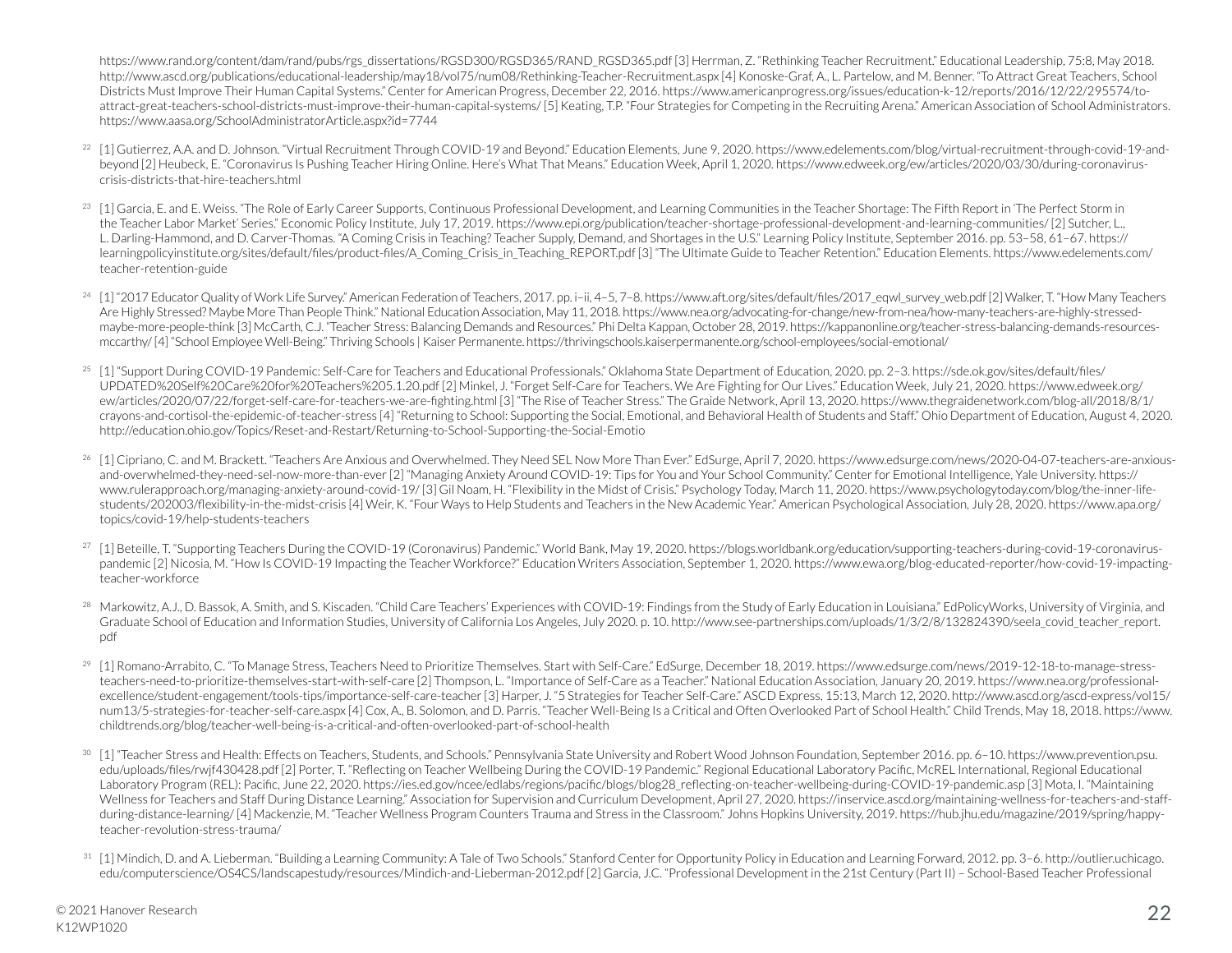Learning Communities." Intercultural Development Research Association, April 2012. https://www.idra.org/resource-center/professional-development-in-the-21st-century-part-ii/ [3] "Professional Learning Community Definition." Glossary of Education Reform | Great Schools Partnership, March 3, 2014. https://www.edglossary.org/professional-learning-community/ [4] Provini, C. "Best Practices for Professional Learning Communities." Education World, 2012. https://www.educationworld.com/a\_admin/best-practices-for-professional-learning-communities.shtml

- 32 Holdheide, L. "Promising Strategies to Prepare New Teachers in a COVID-19 World." American Institutes for Research, August 5, 2020. https://www.air.org/resource/promising-strategies-prepare-newteachers-covid-19-world
- 33 [1] Allen, M. "Planning for Better Professional Development in an Uncertain Future." Edutopia | George Lucas Educational Foundation, June 16, 2020. https://www.edutopia.org/article/planning-betterprofessional-development-uncertain-future [2] "Research Eclipsed: How Educators Are Reinventing Research-Informed Practice During the Pandemic." EdSurge. pp. 8–10, 18–19, 22, 24–26, 31–38, 45–47. https://d3btwko586hcvj.cloudfront.net/uploads/pdf/file/212/Research\_Eclipsed\_FINAL-1600884157.pdf
- 34 [1] Nagele-Piazza, L. "Keeping Up with Professional Development During the Pandemic." Society for Human Resource Management, April 13, 2020. https://www.shrm.org/resourcesandtools/legal-andcompliance/employment-law/pages/keeping-up-with-professional-development-during-the-pandemic.aspx [2] Lieberman, M. "Rethinking Teacher Training During COVID-19: Bite-Sized Digital Lessons." Education Week, September 24, 2020. http://blogs.edweek.org/edweek/DigitalEducation/2020/09/tech\_professional\_development\_teachers.html?cmp=SOC-SHR-FB [3] Rauf, D.S. "5 Tips for Remote Learning PD Success." Education Week, July 22, 2020. https://www.edweek.org/ew/articles/2020/07/23/5-tips-for-remote-learning-pd-success.html [4] Brandt, C. and J. Thompson. "Carpe Diem: Evolving Education After COVID-19." Center for Assessment, April 30, 2020. https://www.nciea.org/blog/professional-development/carpe-diem-evolving-education-after-covid-19
- 35 For example, see: [1] Castro, M. et al. "Parental Involvement on Student Academic Achievement: A Meta-Analysis." Educational Research Review, 14, February 2015. [2] Wilder, S. "Effects of Parental Involvement on Academic Achievement: A Meta-Synthesis." Educational Review, 66:3, August 2014. Accessed via EBSCOHost. [3] Jeynes, W. "A Meta-Analysis of the Efficacy of Different Types of Parental Involvement Programs for Urban Students." Urban Education, 47:4, 2012. Accessed via SAGE Journals. [4] Hill, N.E. and D.F. Tyson. "Parental Involvement in Middle School: A Meta-Analytic Assessment of the Strategies That Promote Achievement." Developmental Psychology, 45:3, May 2009. https://www.ncbi.nlm.nih.gov/pmc/articles/PMC2782391/ [5] Jeynes, W. "The Relationship Between Parental Involvement and Urban Secondary School Student Academic Achievement: A Meta-Analysis." Urban Education, 42:1, 2007. Accessed via SAGE Journals. [6] Domina, T. "Leveling the Home Advantage: Assessing the Effectiveness of Parental Involvement in Elementary School." Sociology of Education, 78, 2005. https://citeseerx.ist.psu.edu/viewdoc/download?doi=10.1.1.547.7735&rep=rep1&type=pdf [7] Epstein, J.L. and S.B. Sheldon. "Present and Accounted for: Improving Student Attendance Through Family and Community Involvement." The Journal of Educational Research, 95:5, 2002. https:// attendanceworks.org/wp-content/uploads/2017/06/Present\_and\_Accounted\_For\_Improving\_Student\_Attendance\_Through\_Family\_and\_Community\_Involvement.pdf
- <sup>36</sup> Strietelmeier, C. "4 Tips for Supporting Parents During Remote Learning." EdTech, September 9, 2020. https://edtechmagazine.com/k12/article/2020/09/4-tips-supporting-parents-during-remote-learning
- <sup>37</sup> For example, see: {1] Harris, E.A. "'It Was Just Too Much': How Remote Learning Is Breaking Parents." The New York Times, June 12, 2020. https://www.nytimes.com/2020/04/27/nyregion/coronavirushomeschooling-parents.html [2] Stavely, Z. "Low-Income Parents Turn to Neighbors, Family for Help with Distance Learning." EdSource, August 28, 2020. https://edsource.org/2020/low-income-parentsturn-to-neighborhood-networks-for-help-with-distance-learning/639061 [3] Brenneman, R. "Survey: Low-Income Families Strained by Distance Learning." USC Rossier School of Education, October 21, 2020. https://rossier.usc.edu/survey-low-income-families-strained-by-distance-learning/ [4] Smith, E. and R.V. Reeves. "Students of Color Most Likely to Be Learning Online: Districts Must Work Even Harder on Race Equity." Brookings, September 23, 2020. https://www.brookings.edu/blog/how-we-rise/2020/09/23/students-of-color-most-likely-to-be-learning-online-districts-must-work-even-harderon-race-equity/
- <sup>38</sup> For example, see: [1] Kekelis, L. and R. Ottinger. "COVID-19 Requires Us to Reimagine Family Engagement." STEM Next. https://stemnext.org/covid-19-requires-us-to-reimagine-family-engagement/ [2] Winthrop, R. "Can New Forms of Parent Engagement Be an Education Game Changer Post-COVID-19?" Brookings, October 21, 2020. https://www.brookings.edu/blog/education-plusdevelopment/2020/10/21/can-new-forms-of-parent-engagement-be-an-education-game-changer-post-covid-19/
- <sup>39</sup> "Engaging with Families during COVID-19 Distance Learning," Op. cit.
- 40 Constantino, S.M. "Building Successful Relationships with Every Family: 10 Practical Applications for Classroom Teachers." 2016. https://drsteveconstantino.com/wp-content/uploads/2016/08/10- PRACTICAL-APPLICATIONS-FOR-CLASSROOM-TEACHERS.pdf
- 41 Constantino, Op. cit.
- <sup>42</sup> [1] "How Two-Way Communication Can Boost Parent Engagement," Op. cit. [2] "Toolkit of Resources for Engaging Parents and Community as Partners in Education Part 3: Building Trusting Relationships with Families and Community Through Effective Communication," Op. cit.
- <sup>43</sup> "Parent Guide to Online Learning." Michigan Virtual Learning Research Institute, 2017. https://michiganvirtual.org/wp-content/uploads/2017/03/parentguide.pdf#\_ ga=2.44289892.1727705814.1584546002-1459747571.1581971323
- 44 [1] Altavena, L. "50,000 Students Are Gone from Arizona Public Schools. Where Did They Go?" USA Today, October 30, 2020. https://www.usatoday.com/story/news/education/2020/10/30/arizona-publicschool-enrollment-down-50-k-where-did-students-go/6084062002/ [2] Werth, J. "Connecticut Schools Report Largest One-Year Drop on Record." CT Examiner, October 17, 2020. https://ctexaminer. com/2020/10/17/connecticut-schools-report-largest-one-year-drop-on-record/ [3] St. George, D. H. Natanson, and P. Stein. "School enrollment Falls Across the Washington Region." The Washington Post,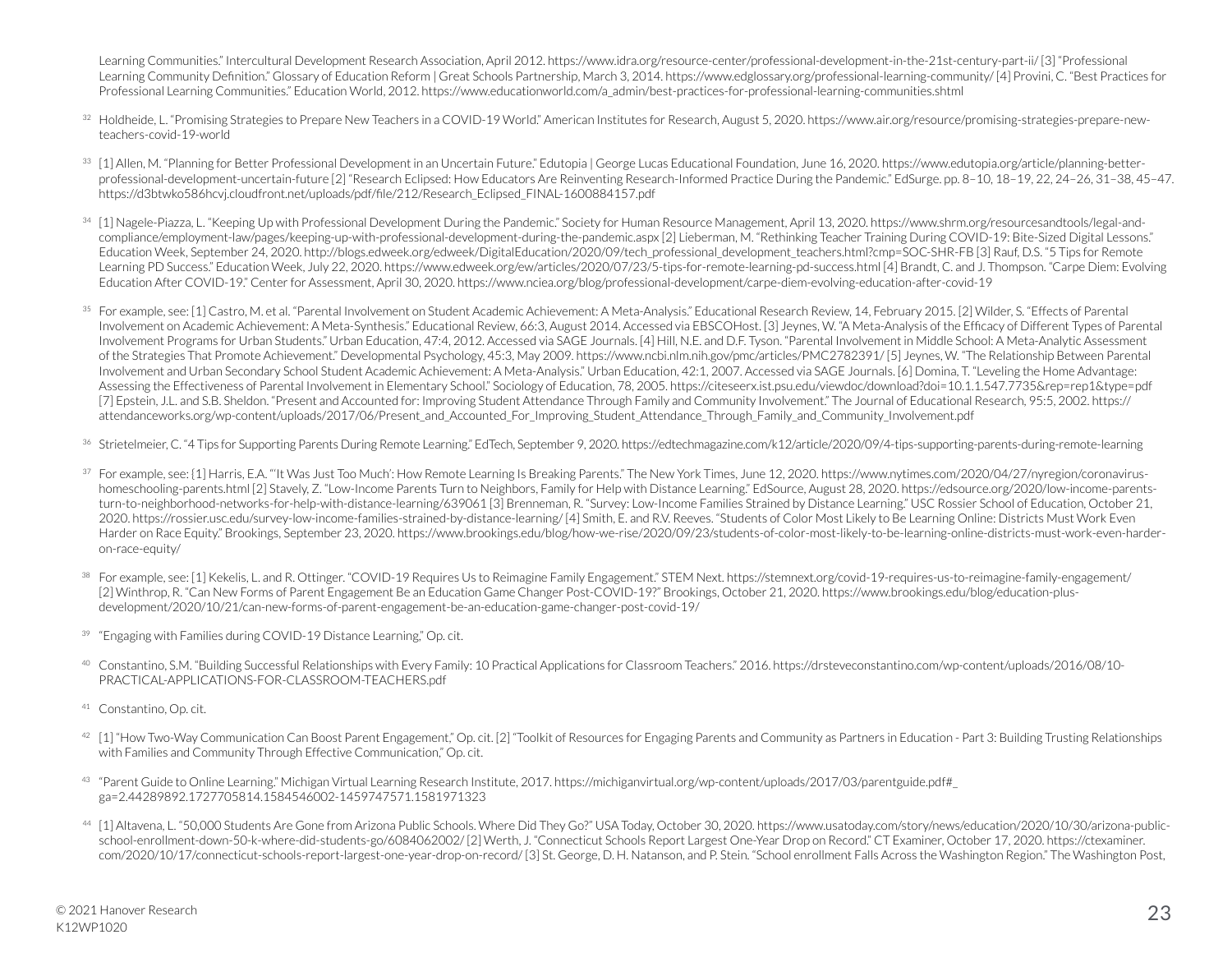October 30, 2020. https://www.washingtonpost.com/local/education/school-enrollment-falls-across-the-washington-region/2020/10/30/c256326a-08f5-11eb-9be6-cf25fb429f1a\_story.html [4] Postal, L. "Florida School Enrollment Drops; Leaders Urge State to Keep Funding the Same." Orlando Sentinel, September 18, 2020. https://www.orlandosentinel.com/news/education/os-ne-teachers-union-schoolfunding-governor-20200918-degx2hnm7va7bfy7lmepftorze-story.html [5] Wilson, S. "Enrollment in Mississippi Public Schools Decreased by 5.26 Percent Compared with Last Year." The Enterprise-Tocsin, December 7, 2020. https://www.enterprise-tocsin.com/enrollment-mississippi-public-schools-decreased-526-percent-compared-last-year-0#sthash.tg0eK3pi.vV3WNSdp.dpbs [6] Kummerer, S. "NC Schools See Drop in Students Amid COVID 19 Pandemic." ABC11 Raleigh-Durham, November 23, 2020. https://abc11.com/nc-schools-school-attendance-enrollment-durham-county/8204335/ [7] Donaldson, E. "Student Enrollment Dips During Pandemic Mean Texas Schools Will Lose Millions Without State Policy Change." The Dallas Morning News, October 31, 2020. https://www.dallasnews.com/ news/education/2020/10/31/student-enrollment-dips-during-pandemic-mean-texas-schools-will-lose-millions-without-state-policy-change/ [8] Johnson, A., S. West, and A. Johnson. "Wisconsin's 2020- 21 Public School Enrollment Drops Amid COVID-19." Milwaukee Journal Sentinel, October 15, 2020. https://www.jsonline.com/story/news/education/2020/10/15/wisconsins-2020-21-public-schoolenrollment-drops-amid-covid-19/3652161001/ [9] Hill, P.T. and A. Jochim. "Can Public Education Return to Normal after the COVID-19 Pandemic?" Brookings, October 29, 2020. https://www.brookings. edu/blog/brown-center-chalkboard/2020/10/29/can-public-education-return-to-normal-after-the-covid-19-pandemic/ [10] "Enrollment Is Dropping In Public Schools Around the Country." NPR, October 9, 2020. https://www.npr.org/2020/10/09/920316481/enrollment-is-dropping-in-public-schools-around-the-country [11] Werth, J. "Homeschooling, Pre-Schoolers, Charter Schools May Explain Drop in Public School Enrollment." CT Examiner, October 21, 2020. https://ctexaminer.com/2020/10/21/homeschooling-pre-schoolers-charter-schools-may-explain-drop-in-public-school-enrollment/ [12] McDonald, K. "Four K-12 Education Models That May Gain Popularity During COVID-19." Forbes, May 11, 2020. https://www.forbes.com/sites/kerrymcdonald/2020/05/11/four-k-12-education-modelsthat-may-gain-popularity-during-covid-19/?sh=2ef107a56b77 [13] McKenzie, L. "Universities Report Online K-12 Enrollment Boost." Inside Higher Ed, September 21, 2020. https://www.insidehighered. com/news/2020/09/21/universities-operating-online-k-12-schools-report-enrollment-boost-due-covid-19

- <sup>45</sup> "Student Enrollment by Grade Level (PK-12)." Georgia Department of Education. https://oraapp.doe.k12.ga.us/ows-bin/owa/fte\_pack\_enrollgrade.entry\_form
- 46 "Public School Enrollment Reports." Pennsylvania Department of Education. https://www.education.pa.gov/DataAndReporting/Enrollment/Pages/PublicSchEnrReports.aspx
- <sup>47</sup> "Preliminary Enrollment Changes 2020-2021." Missouri Department of Elementary and Secondary Education. https://results.mo.gov/t/DESE/views/2020-2021PreliminaryEnrollmentChanges/ EnrollmentChanges?%3Atoolbar=no&%3AshowAppBanner=false&%3Adisplay\_count=n&%3AshowVizHome=n&%3Aorigin=viz\_share\_link&%3AisGuestRedirectFromVizportal=y&%3Aembed=y
- <sup>48</sup> [1] Kaden, U. "COVID-19 School Closure-Related Changes to the Professional Life of a K-12 Teacher." Education Sciences, 10, 2020. https://eric. ed.gov/?q=teacher+support+online+learning&ft=on&id=EJ1258705 [2] Flott, E. and C. Simpson. "6 Ways Coaches Can Support Teachers during Distance Learning." Learning Forward, May 19, 2020. https:https://learningforward.org/2020/05/6-ways-coaches-can-support-teachers-during-distance-learning/ [3] "Resources for K-12 Educators Teaching Remotely." Online Learning Consortium, Inc. https://onlinelearningconsortium.org/learn/resources-for-k-12-educators/ [4] "Teacher Resources." SETDA Coalition for eLearning, March 14, 2020. https://www.setda.org/main-coalitions/elearning/ teachers/ [5] "Resources for Teachers." Office of Elementary and Secondary Education, U.S. Department of Education. https://oese.ed.gov/resources/learning-at-home/resources-for-teachers/ [6] Rauf, D. "5 Tips for Remote Learning PD Success." Education Week, July 22, 2020. https://www.edweek.org/teaching-learning/5-tips-for-remote-learning-pd-success/2020/07 [7] Tucker, C. "Successfully Taking Offline Classes Online." Educational Leadership, 77:10, Summer 2020. http://www.ascd.org/publications/educational-leadership/summer20/vol77/num10/Successfully-Taking-Offline-Classes-Online.aspx [8] Davis, N. and R. Rose. "Professional Development for Virtual Schooling and Online Learning." NACOL. http://www.aurora-institute.org/wp-content/uploads/NACOL\_Professional-development-for-virtualschooling.pdf [9] "Professional Development on Remote & Blended Teaching." Michigan Virtual. https://michiganvirtual.org/remote-teaching/
- <sup>49</sup> [1] "Enrollment Is Dropping In Public Schools Around the Country," Op. cit. [2] McDonald, Op. cit. [3] Hill and Jochim, Op. cit. [4] McKenzie, Op. cit. [5] Lieberman, M. "COVID-19 Fuels Big Enrollment Increases in Virtual Schools." Education Week, September 3, 2020. https://www.edweek.org/leadership/covid-19-fuels-big-enrollment-increases-in-virtual-schools/2020/09 [6] Zalaznick, M. "How to Create a Virtual Online Learning Academy." District Administration, October 19, 2020. https://districtadministration.com/create-virtual-academy-online-learning-darlington-county-school-district/ [7] Benson, J. "Parma City Schools Creating Virtual Academy as Alternative for Uneasy Parents Worried about COVID-19." Cleveland.com, June 4, 2020. https://www.cleveland.com/community/2020/06/parma-cityschools-creating-virtual-academy-as-alternative-for-uneasy-parents-worried-about-covid-19.html [8] Blankenship, C. "Virtual School Named 'Summit Virtual Academy' as RSS Board Sorts out Details of Reopening." Salisbury Post, July 27, 2020. https://www.salisburypost.com/2020/07/27/virtual-school-named-summit-virtual-academy-as-rss-board-sorts-out-details-of-reopening/
- <sup>50</sup> Griffith, M. "COVID-19 and School Funding: What to Expect and What You Can Do." Learning Policy Institute, October 7, 2020. https://learningpolicyinstitute.org/blog/covid-19-and-school-funding-whatexpect-and-what-you-can-do
- <sup>51</sup> "What Will it Cost to Reopen Schools?" Association of School Business Officials International. https://www.asbointl.org/asbo/media/documents/Resources/covid/COVID-19-Costs-to-Reopen-Schools.pdf
- <sup>52</sup> [1] Shores, K. and M. P. Steinberg. "Schooling During the Great Recession: Patters of School Spending and Student Achievement Using Population Data." AERA Open, July 2019. https://journals.sagepub.com/ doi/full/10.1177/2332858419877431#abstract [2] Jackson C. K., C. Wigger, and H. Xiong. "Do School Spending Cuts Matter? Evidence from the Great Recession." National Bureau of Economic Research, January 2018. https://www.nber.org/papers/w24203
- <sup>53</sup> Burnett, D. "Devastated Budgets and Widening Inequities: How the Coronavirus Collapse Will Impact Schools." Education Week, May 8, 2020. https://www.edweek.org/ew/articles/2020/05/09/devastatedbudgets-and-widening-inequities-how-the.html
- <sup>54</sup> "Elementary and Secondary School Emergency Relief Fund." U.S. Department of Education. https://oese.ed.gov/files/2020/04/ESSER-Fund-State-Allocations-Table.pdf
- <sup>55</sup> Partelow, L., J. Yin, and S. Sargrad. "Why K-12 Education Needs More Federal Stimulus Funding." Center for American Progress, July 21, 2020. https://www.americanprogress.org/issues/education-k-12/ reports/2020/07/21/487865/k-12-education-needs-federal-stimulus-funding/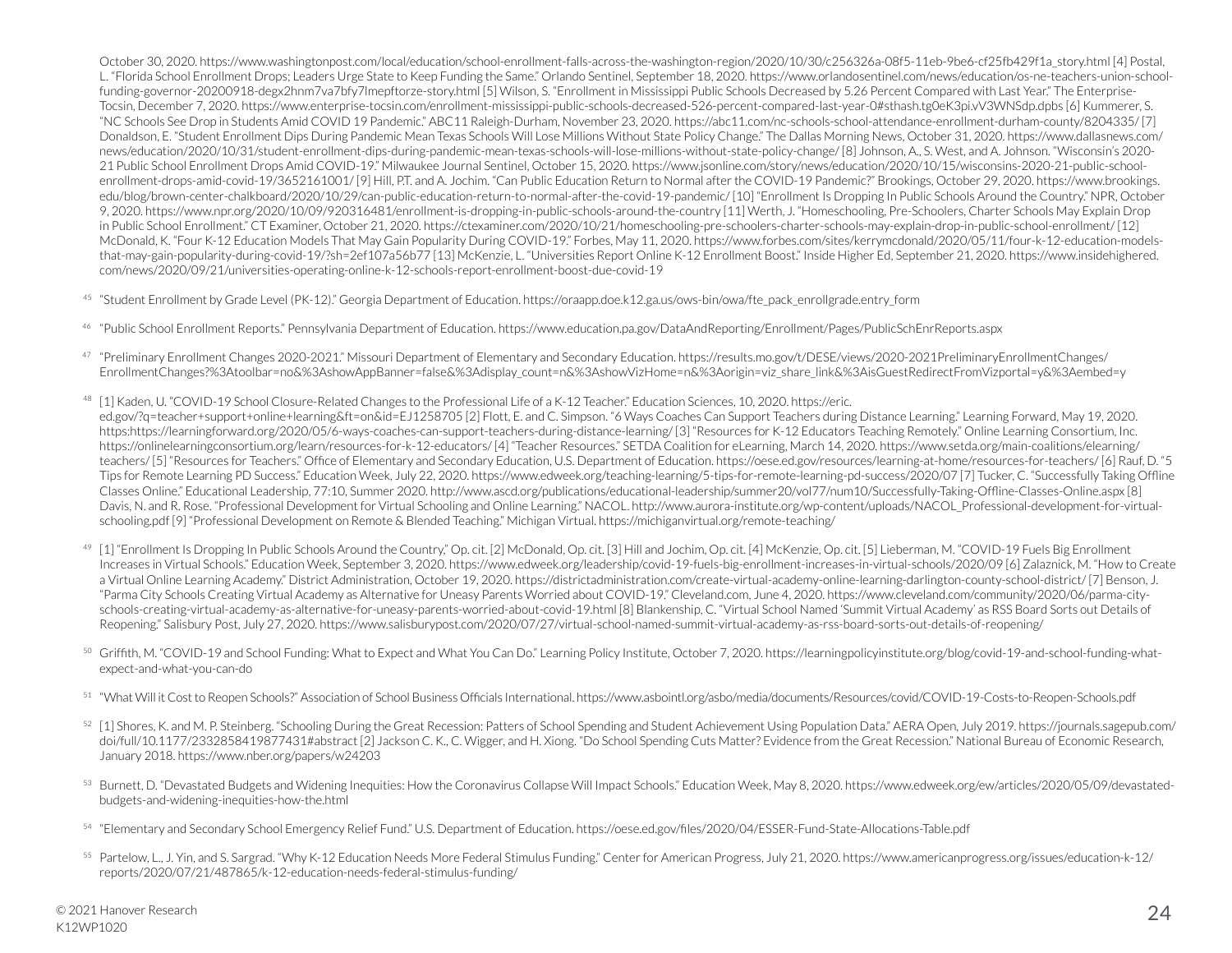- 56 Roza, M. "Use Cause, District Leaders: Even in a Pandemic, There's no Immunity from Financial Missteps." Thomas B. Fordham Institute, November 13, 2020. https://fordhaminstitute.org/national/ commentary/use-caution-district-leaders-even-pandemic-theres-no-immunity-financial
- 57 Anderson, L. and M. Roza. "Straight Talk in Financially Uncertain Times: How District Leaders can Communicate About the Messy Financial Landscape Coming their Way." AASA. https://aasa.org/policy-blogs. aspx?id=44727&blogid=84002
- <sup>58</sup> Jaffe, D. "Recession Is the Mother of Invention." District Administration, 50:9, September 2014. p. 53.
- <sup>59</sup> Burckbuchler, S.A. "School District Budgeting and Student Achievement." School Business Affairs, 75:5, 2009. p. 32

### ACKNOWLEDGEMENTS

Contributions to this publication were made by the following Hanoverians: Chief Content Officer: Anil Prahlad Project Leads: Leila Nuland, Heather Popielski Contributors: Meg Lowe, William Wilson Editorial Team: Amanda Lockhart, Sarah Title, Jordan Wells Designed by: Johanna Mora, Louisa Smith

© 2021 Hanover Research  $25$ K12WP1020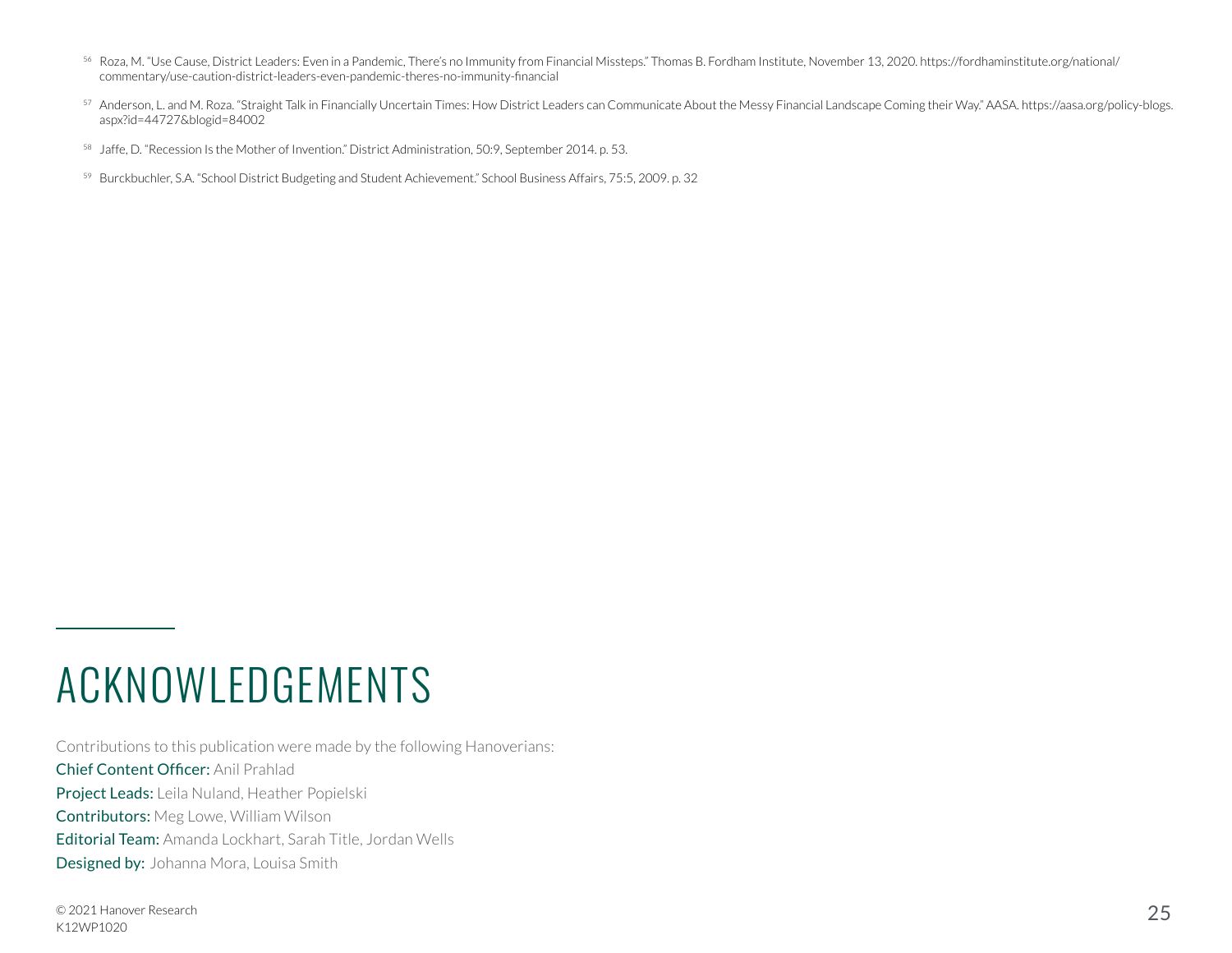

# ABOUT HANOVER RESEARCH

Our data-driven insights help school districts of all sizes develop the programs, allocate the resources, and implement best practices to optimize student outcomes.

### OUR BENEFITS



EXPERT **200+** analysts with advanced multiple methodology research expertise



Ongoing custom research agenda adapts with organizations' needs **FLEXIBLE** 



### DEDICATED

Exclusive account and research teams ensure strategic partnership



### EFFICIENT

Annual, fixed-fee model shares costs and benefits

### OUR K-12 EDUCATION SOLUTIONS

#### STRATEGIC PLANNING

Build your strategic plan to achieve organizational alignment, engage stakeholders, and address improvement areas.

#### STUDENT SUCCESS

Identify areas for improvement in your district to help all students feel supported.

#### SCHOOL CLIMATE

Foster a positive learning community by identifying and closing opportunity gaps.

### development. DISTRICT OPERATIONS

Determine the true effectiveness of your district operations and identify opportunities to improve.

#### TEACHER ENGAGEMENT

Attract, engage, and retain staff with targeted professional learning opportunities.

#### PROGRAM EVALUATIONS

Evaluate performance, measure outcomes, and determine ROI to make evidence-based investments in the highest-performing programs.

#### **GRANTS**

The Grant Solutions for K-12 support your external funding needs from prospecting private, state, and federal opportunities to program feedback and full proposal

#### LEARN MORE: hanoverresearch.com/contact-us



www.hanoverresearch.com  $\bullet$  @hanoverresearch  $\bullet$  linkedin.com/company/hanover-research